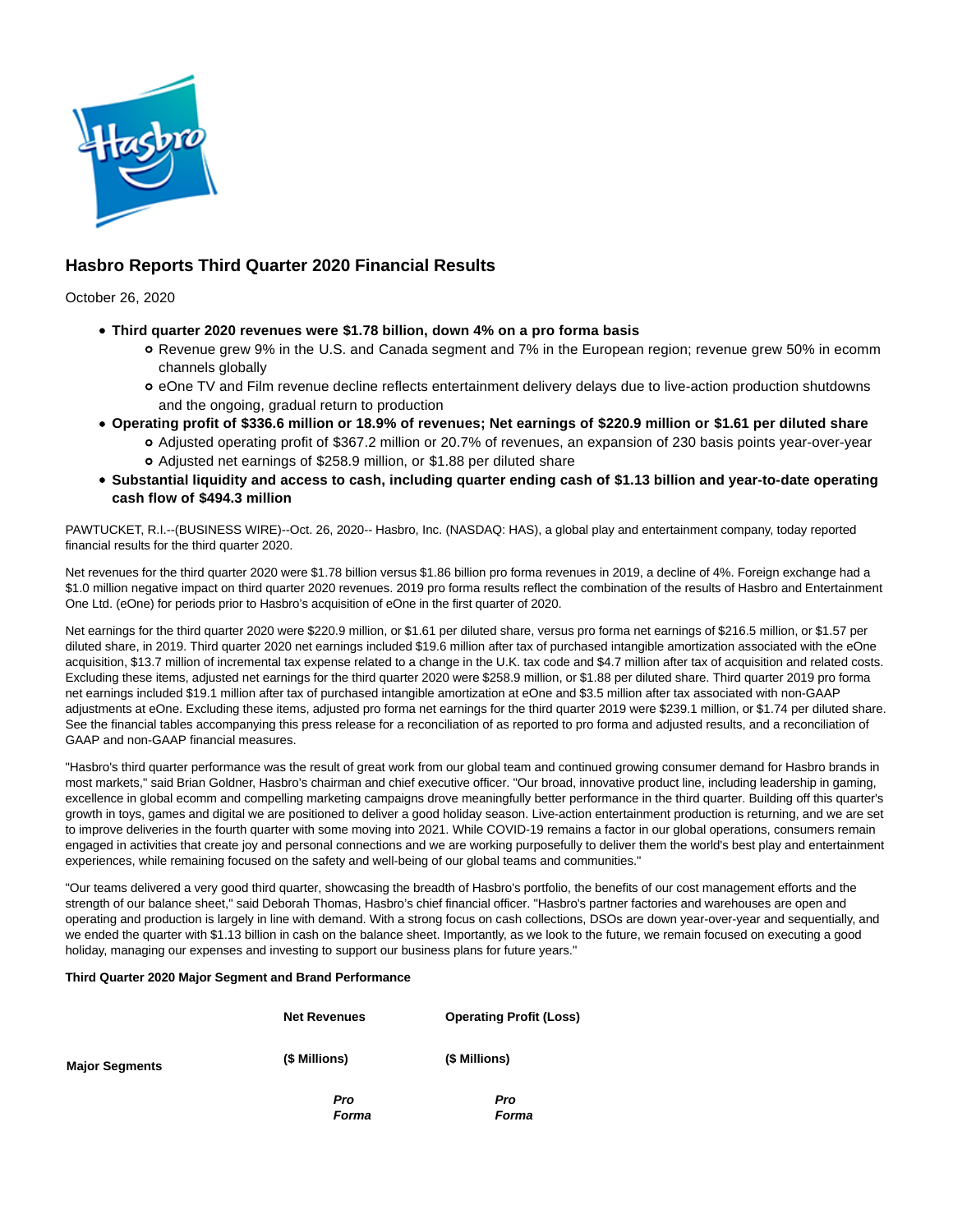#### **Q3 2020 Q3 2019 % Change Q3 2020 Q3 2019 % Change**

| <b>U.S. and Canada</b>                                   |                 |                  |  | \$977.1 \$898.3 9%       |                      |        | \$263.0 \$193.7 36% |           |  |  |  |
|----------------------------------------------------------|-----------------|------------------|--|--------------------------|----------------------|--------|---------------------|-----------|--|--|--|
| <b>International</b>                                     |                 |                  |  | \$517.0 \$561.1 -8%      |                      | \$63.9 | \$67.2              | $-5%$     |  |  |  |
| Entertainment, Licensing and Digital \$89.0 \$115.8 -23% |                 |                  |  |                          |                      | \$32.8 | \$24.6              | 33%       |  |  |  |
| eOne <sup>1</sup>                                        |                 |                  |  |                          | \$193.5 \$283.3 -32% |        | $$(25.9)$ \$15.8    | $> -100%$ |  |  |  |
| <b>Net Revenues (\$ Millions)</b>                        |                 |                  |  |                          |                      |        |                     |           |  |  |  |
| <b>Brand Portfolio</b>                                   |                 | <b>Pro Forma</b> |  |                          |                      |        |                     |           |  |  |  |
|                                                          |                 |                  |  | Q3 2020 Q3 2019 % Change |                      |        |                     |           |  |  |  |
| <b>Franchise Brands</b>                                  | \$807.6 \$779.7 |                  |  | 4%                       |                      |        |                     |           |  |  |  |
| <b>Partner Brands</b>                                    | \$409.2 \$427.0 |                  |  | $-4%$                    |                      |        |                     |           |  |  |  |
| Hasbro Gaming <sup>2</sup>                               | \$239.2 \$232.3 |                  |  | 3%                       |                      |        |                     |           |  |  |  |
| Emerging Brands <sup>3</sup>                             | \$155.0 \$188.6 |                  |  | $-18%$                   |                      |        |                     |           |  |  |  |
| TV/Film/Entertainment <sup>4</sup> \$165.7 \$230.9       |                 |                  |  | $-28%$                   |                      |        |                     |           |  |  |  |

<sup>1</sup> Both periods above are as reported, with 2019 including the pro forma results from eOne. eOne incurred certain Non-GAAP adjustments in both periods, which are discussed below. A reconciliation is included the attached schedule under the heading "Reconciliation of As Reported to Pro Forma Adjusted Operating Results."

<sup>2</sup>Hasbro's total gaming category, including all gaming revenue, most notably MAGIC: THE GATHERING and MONOPOLY, totaled \$543.1 million for the third quarter 2020, up 21% from revenues of \$449.4 million for the third quarter 2019.

3Emerging Brands portfolio includes revenues from eOne brands PEPPA PIG, PJ MASKS and RICKY ZOOM as of first quarter 2020. For comparability, third quarter 2019 includes the pro forma revenues for those brands, which amounted to \$52.4 million.

4TV/Film/Entertainment represents the remaining eOne revenues. For comparability, third quarter 2019 includes the pro forma revenues.

Revenue grew in Franchise Brands, led by MAGIC: THE GATHERING, and Hasbro Gaming, with growth in numerous games properties. Hasbro products for Lucasfilm's Star Wars and The Mandalorian also delivered strong revenue growth in the quarter.

Global consumer point of sale increased mid-single digits, including double-digit gains in the U.S., U.K., Germany/Austria/Switzerland, Australia and New Zealand. Point of sale declined in Latin America.

- **U.S. and Canada segment** revenue and operating profit grew due to gains in Franchise Brands, led by MAGIC: THE GATHERING, as well as growth in Emerging Brands and Hasbro Gaming. Operating profit grew primarily as a result of higher revenues and the favorable mix of those revenues, including MAGIC: THE GATHERING.
- **International segment** revenues and operating profit declined, primarily driven by declines in Latin America. Revenues grew in the European region. The International segment operating profit declined as result of the lower revenues and efforts to clear retail inventory in Latin America. This was partially offset by favorable product mix and cost management.
- **Entertainment, Licensing and Digital segment** revenues declined as compared to 2019 which included the Transformers Bumblebee film revenue, partially offset by growth in digital gaming. Operating profit increased due to favorable mix from growth in licensed digital gaming, lower advertising related to the launch of Magic: The Gathering Arena in 2019 and lower development expenses due to the closure of Backflip Studios in late 2019.
- **eOne segment** pro forma revenues declined in the quarter primarily due to lower TV and Film revenues as well as lower Family Brands revenue. Within TV and Film, due to COVID-19 live-action productions and theaters globally were shut down for most of the quarter, and these are gradually reopening, depending on geography. Demand for stories and content as well as viewership remain high. The teams have a robust development slate of over 150 active television and film projects including more than 30 Hasbro properties. Within television, produced/acquired content half hours decreased due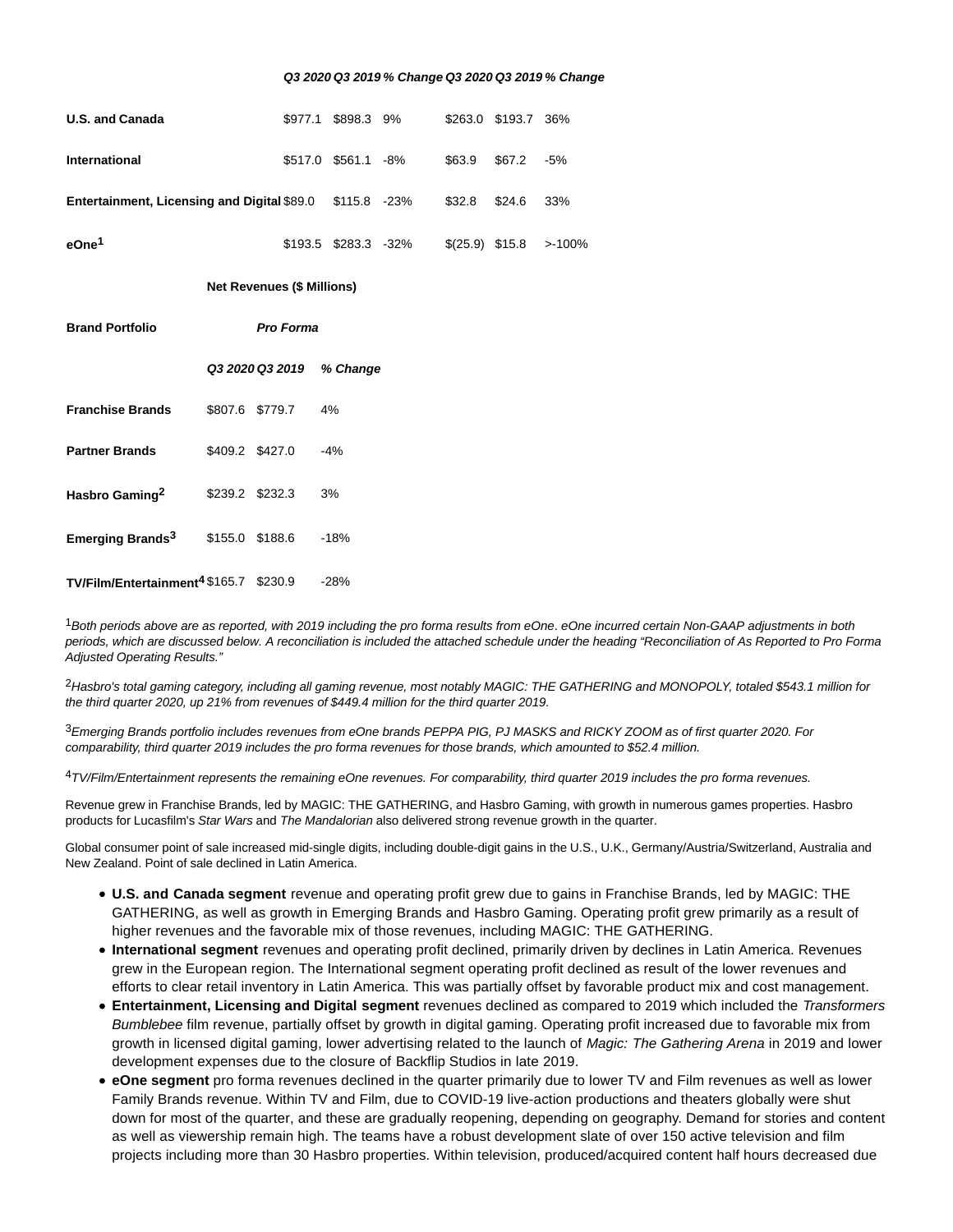to production shutdowns. Within film, box office revenues declined as a result of theater closures. Within Family Brands, engagement in animated content for PEPPA PIG and PJ MASKS remains strong, but revenues declined on lower consumer licensee revenues and lower advertising revenue from the YouTube platform. In music, revenue was negatively impacted by the loss of live events and associated artist promotions, as well as lower royalties from licensed and publishing music rights.

For the eOne segment, third quarter 2020 operating profit included \$24.7 million of purchased intangible amortization associated with the fair value of acquired intangible assets. Third quarter 2019 pro forma operating profit included \$24.6 million of purchased intangible amortization and \$4.6 million of prior restructuring and other costs. Adjusted pro forma operating profit for the eOne segment decreased due to the decline in revenues, partially offset by the related declines in program amortization, advertising expense and royalty expense.

## **Conference Call Webcast**

Hasbro will webcast its third quarter 2020 earnings conference call at 8:30 a.m. Eastern Time today. To listen to the live webcast and access the accompanying presentation slides, please go t[o https://investor.hasbro.com.](https://cts.businesswire.com/ct/CT?id=smartlink&url=https%3A%2F%2Finvestor.hasbro.com&esheet=52312878&newsitemid=20201026005435&lan=en-US&anchor=https%3A%2F%2Finvestor.hasbro.com&index=1&md5=c5b0874ed31328861a8786348e1f8423) The replay of the call will be available on Hasbro's web site approximately 2 hours following completion of the call.

## **About Hasbro**

Hasbro (NASDAQ: HAS) is a global play and entertainment company committed to Creating the World's Best Play and Entertainment Experiences. From toys, games and consumer products to television, movies, digital gaming, live-action, music, and virtual reality experiences, Hasbro connects to global audiences by bringing to life great innovations, stories and brands across established and inventive platforms. Hasbro's iconic brands include NERF, MAGIC: THE GATHERING, MY LITTLE PONY, TRANSFORMERS, PLAY-DOH, MONOPOLY, BABY ALIVE, POWER RANGERS, PEPPA PIG and PJ MASKS, as well as premier partner brands. Through its global entertainment studio, eOne, Hasbro is building its brands globally through great storytelling and content on all screens. Hasbro is committed to making the world a better place for all children and all families through corporate social responsibility and philanthropy. Hasbro ranked among the 2020 100 Best Corporate Citizens by 3BL Media, has been named one of the World's Most Ethical Companies® by Ethisphere Institute for the past nine years, and one of America's Most JUST Companies by Forbes and JUST Capital for the past four years. We routinely share important business and brand updates on our Investor Relations website, Newsroom and social channels (@Hasbro on Twitter and Instagram, and @HasbroOfficial on Facebook.)

#### © 2020 Hasbro, Inc. All Rights Reserved.

#### **Safe Harbor**

Certain statements in this release contain "forward-looking statements" within the meaning of the Private Securities Litigation Reform Act of 1995. These statements, which may be identified by the use of forward-looking words or phrases, include statements relating to: the impact of, and actions and initiatives taken and planned to be taken to, try and manage the negative impact of the global coronavirus outbreak on our business; our expectations concerning the upcoming holiday season and our future results; and our working capital and liquidity. Our actual actions or results may differ materially from those expected or anticipated in the forward-looking statements due to both known and unknown risks and uncertainties. Factors that might cause such a difference include, but are not limited to:

- our ability to successfully develop and execute plans to mitigate the negative impact of the coronavirus on our business;
- our ability to design, develop, produce, manufacture, source and ship products on a timely and cost-effective and profitable basis;
- rapidly changing consumer interests in the types of products and entertainment we offer:
- the challenge of developing and offering products and storytelling experiences that are sought after by children, families and audiences given increasing technology and entertainment offerings available;
- our ability to develop and distribute engaging storytelling across media to drive brand awareness;
- our dependence on third party relationships, including with third party manufacturers, licensors of brands, studios, content producers and entertainment distribution channels;
- our ability to successfully compete in the global play and entertainment industry, including with manufacturers, marketers, and sellers of toys and games, digital gaming products and digital media, as well as with film studios, television production companies and independent distributors and content producers;
- our ability to successfully evolve and transform our business and capabilities to address a changing global consumer landscape and retail environment, including changing inventories policies of our customers and increased emphasis on ecommerce;
- our ability to develop new and expanded areas of our business, such as through eOne, Wizards of the Coast, and our other entertainment, digital gaming and esports initiatives;
- risks associated with international operations, such as currency conversion, currency fluctuations, the imposition of tariffs, quotas, border adjustment taxes or other protectionist measures, and other challenges in the territories in which we operate;
- our ability to successfully implement actions to lessen the impact of potential and enacted tariffs imposed on our products, including any changes to our supply chain, inventory management, sales policies or pricing of our products;
- downturns in global and regional economic conditions impacting one or more of the markets in which we sell products, which can negatively impact our retail customers and consumers, result in lower employment levels, consumer disposable income, retailer inventories and spending, including lower spending on purchases of our products;
- other economic and public health conditions or regulatory changes in the markets in which we and our customers,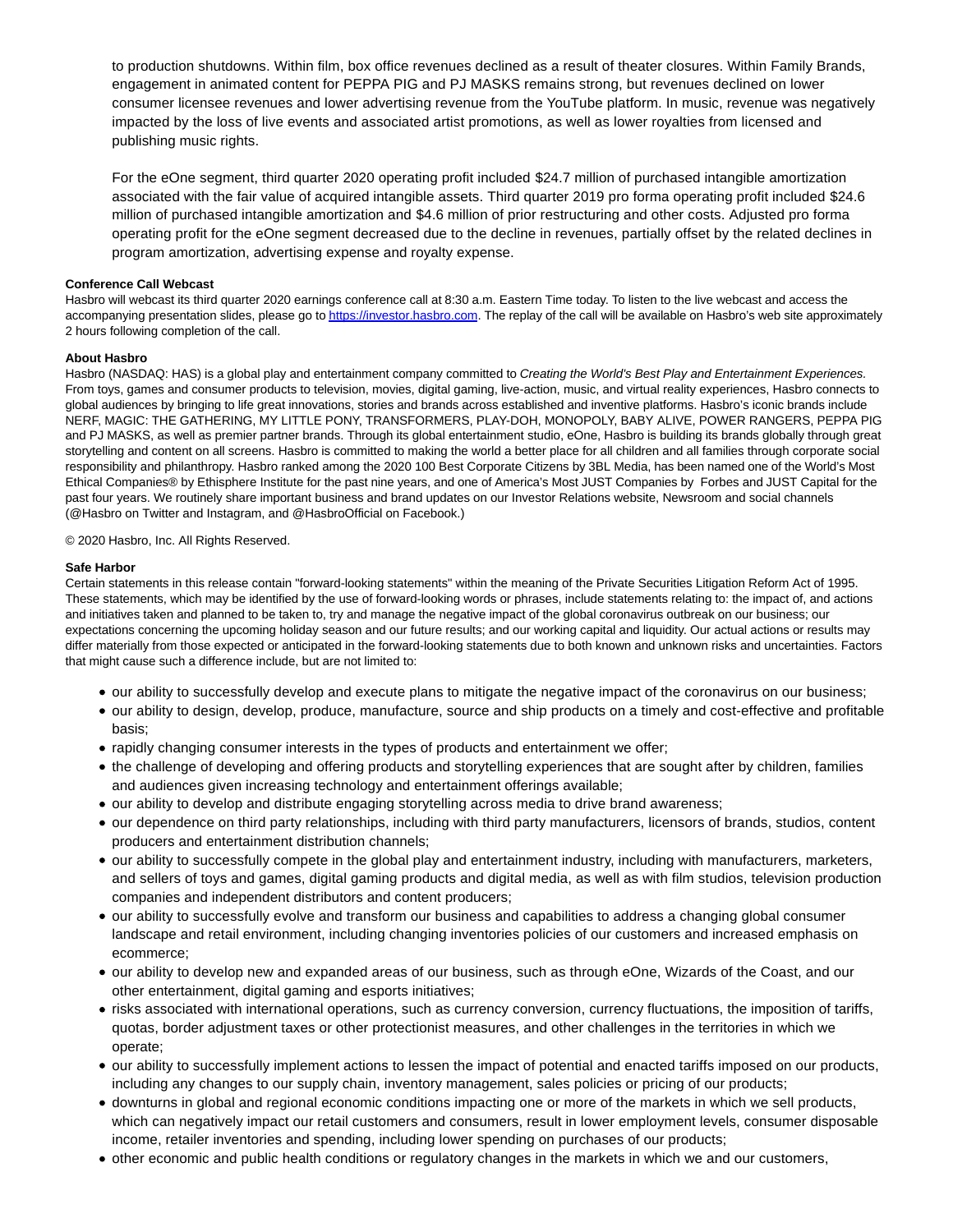suppliers and manufacturers operate, such as higher commodity prices, labor costs or transportation costs, or outbreaks of disease, such as the coronavirus, the occurrence of which could create work slowdowns, delays or shortages in production or shipment of products, increases in costs or delays in revenue;

- the success of our key partner brands, including the ability to secure, maintain and extend agreements with our key partners or the risk of delays, increased costs or difficulties associated with any of our or our partners' planned digital applications or media initiatives;
- fluctuations in our business due to seasonality;
- the concentration of our customers, potentially increasing the negative impact to our business of difficulties experienced by any of our customers or changes in their purchasing or selling patterns;
- the bankruptcy or other lack of success of one of our significant retailers, licensees and other business partners;
- risks relating to the use of third party manufacturers for the manufacturing of our products, including the concentration of manufacturing for many of our products in the People's Republic of China and our ability to successfully diversify sourcing of our products to reduce reliance on sources of supply in China;
- our ability to attract and retain talented employees;
- our ability to realize the benefits of cost-savings and efficiency and/or revenue efficiency enhancing initiatives including initiatives to integrate eOne into our business;
- our ability to protect our assets and intellectual property, including as a result of infringement, theft, misappropriation, cyber-attacks or other acts compromising the integrity of our assets or intellectual property;
- risks relating to the impairment and/or write-offs of acquired products and films and television programs we acquire and produce;
- risks relating to investments and acquisitions, such as our acquisition of eOne, which risks include: integration difficulties; inability to retain key personnel; diversion of management time and resources; failure to achieve anticipated benefits or synergies of acquisitions or investments; and risks relating to the additional indebtedness incurred in connection with a transaction;
- the risk of product recalls or product liability suits and costs associated with product safety regulations;
- changes in tax laws or regulations, or the interpretation and application of such laws and regulations, which may cause us to alter tax reserves or make other changes which significantly impact our reported financial results;
- the impact of litigation or arbitration decisions or settlement actions; and
- other risks and uncertainties as may be detailed from time to time in our public announcements and U.S. Securities and Exchange Commission ("SEC") filings.

The statements contained herein are based on our current beliefs and expectations. We undertake no obligation to make any revisions to the forwardlooking statements contained in this release or to update them to reflect events or circumstances occurring after the date of this release.

# **Non-GAAP Financial Measures**

The financial tables accompanying this press release include non-GAAP financial measures as defined under SEC rules, specifically Adjusted operating profit, Adjusted net earnings and Adjusted earnings per diluted share, which exclude, where applicable, the 2020 impact of eOne acquisition and related costs, purchased intangible amortization, other severance costs and income tax expense associated with U.K tax reform. For 2019, Pro Forma Adjusted operating profit, Pro Forma Adjusted net earnings and Pro Forma Adjusted earnings per diluted share exclude the impact of charges associated with the settlement of the Company's U.S. pension plan, purchased intangible amortization and certain charges incurred by eOne related to prior restructuring programs and acquisition-related charges. Also included in the financial tables are the non-GAAP financial measures of EBITDA, Adjusted EBITDA and Pro Forma Adjusted EBITDA. EBITDA represents net earnings attributable to Hasbro, Inc. excluding interest expense, income taxes, depreciation and amortization. Adjusted EBITDA also excludes the impact of the charges/gains noted above. As required by SEC rules, we have provided reconciliations on the attached schedules of these measures to the most directly comparable GAAP measure. Management believes that Adjusted net earnings, Adjusted earnings per diluted share and Adjusted operating profit provides investors with an understanding of the underlying performance of our business absent unusual events. Management believes that EBITDA and Adjusted EBITDA are appropriate measures for evaluating the operating performance of our business because they reflect the resources available for strategic opportunities including, among others, to invest in the business, strengthen the balance sheet and make strategic acquisitions. These non-GAAP measures should be considered in addition to, not as a substitute for, or superior to, net earnings or other measures of financial performance prepared in accordance with GAAP as more fully discussed in our consolidated financial statements and filings with the SEC. As used herein, "GAAP" refers to accounting principles generally accepted in the United States of America.

HAS-E

**HASBRO, INC.**

# **CONDENSED CONSOLIDATED BALANCE SHEETS**

**(Unaudited)**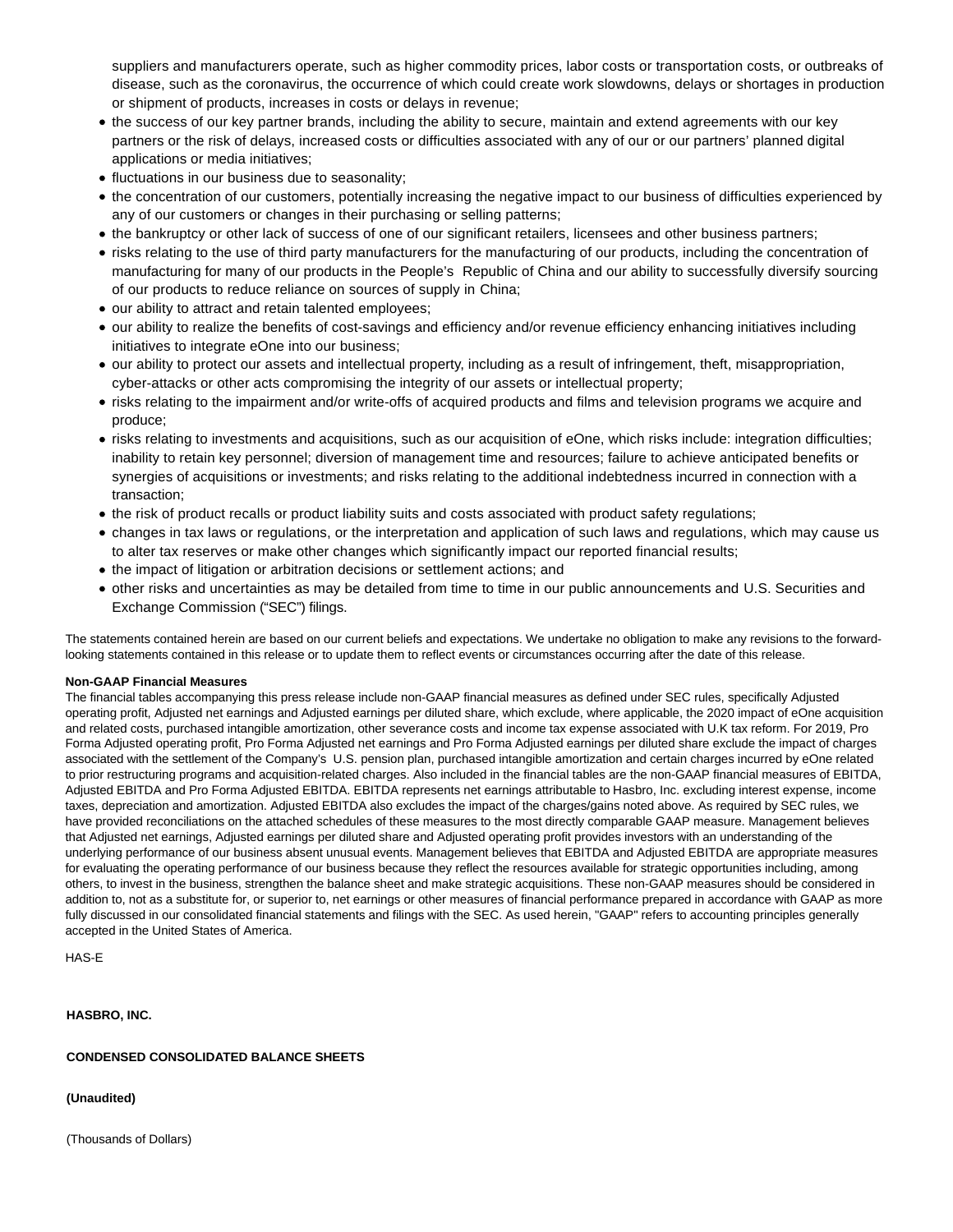# **ASSETS**

| Cash and Cash Equivalents                 | \$1,132,405  | \$1,060,432 |
|-------------------------------------------|--------------|-------------|
| Accounts Receivable, Net                  | 1,438,360    | 1,416,879   |
| Inventories                               | 540,039      | 589,132     |
| Prepaid Expenses and Other Current Assets | 648,158      | 346,687     |
| <b>Total Current Assets</b>               | 3,758,962    | 3,413,130   |
| Property, Plant and Equipment, Net        | 477,154      | 371,881     |
| Goodwill                                  | 3,644,118    | 485,042     |
| Other Intangible Assets, Net              | 1,546,810    | 658,350     |
| <b>Other Assets</b>                       | 1,276,133    | 626,221     |
| <b>Total Assets</b>                       | \$10,703,177 | \$5,554,624 |

# **LIABILITIES, NONCONTROLLING INTERESTS AND SHAREHOLDERS' EQUITY**

| Short-term Borrowings                                                              | \$10,032  | \$7,903     |
|------------------------------------------------------------------------------------|-----------|-------------|
| Current Portion of Long-term Debt                                                  | 369,269   |             |
| Accounts Payable and Accrued Liabilities                                           | 1,936,248 | 1,458,832   |
| <b>Total Current Liabilities</b>                                                   | 2,315,549 | 1,466,735   |
| Long-term Debt                                                                     | 4,777,807 | 1,696,204   |
| <b>Other Liabilities</b>                                                           | 778,514   | 550,778     |
| <b>Total Liabilities</b>                                                           | 7,871,870 | 3,713,717   |
| Redeemable Noncontrolling Interests                                                | 22,876    |             |
| <b>Total Shareholders' Equity</b>                                                  | 2,808,431 | 1,840,907   |
| Total Liabilities, Noncontrolling Interests and Shareholders' Equity \$ 10,703,177 |           | \$5,554,624 |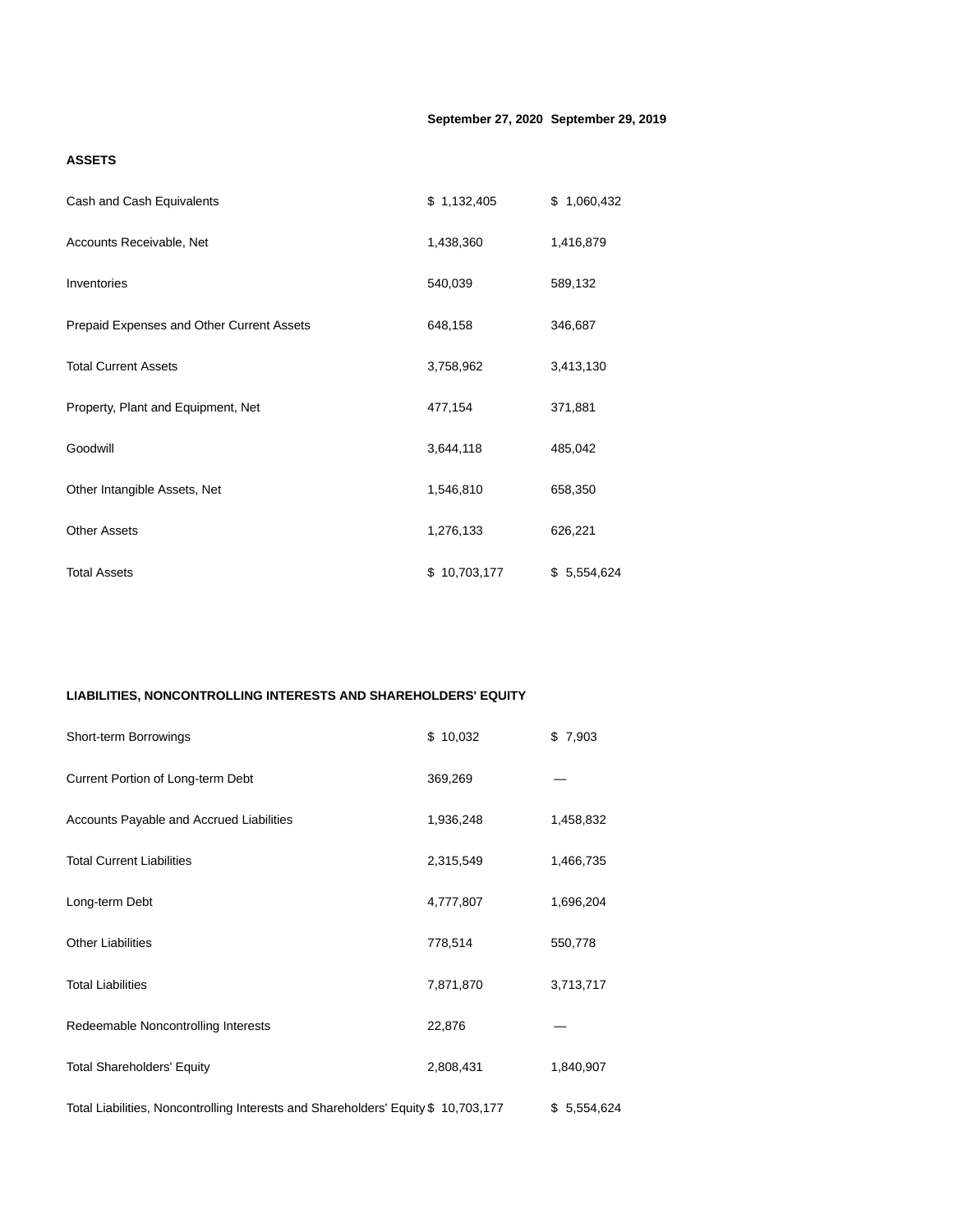# **HASBRO, INC.**

# **CONSOLIDATED STATEMENTS OF OPERATIONS**

# **(Unaudited)**

(Thousands of Dollars and Shares, Except Per Share Data)

|                                                                 | <b>Quarter Ended</b>     |                          |      |                          |                          |      | <b>Nine Months Ended</b>        |                          |      |                          |                          |      |  |
|-----------------------------------------------------------------|--------------------------|--------------------------|------|--------------------------|--------------------------|------|---------------------------------|--------------------------|------|--------------------------|--------------------------|------|--|
|                                                                 | September<br>27,<br>2020 | % Net<br><b>Revenues</b> |      | September<br>29,<br>2019 | % Net<br><b>Revenues</b> |      | <b>September</b><br>27,<br>2020 | % Net<br><b>Revenues</b> |      | September<br>29,<br>2019 | % Net<br><b>Revenues</b> |      |  |
| <b>Net Revenues</b>                                             | \$1,776,623              | 100.0                    | %    | \$1,575,173              | 100.0                    | %    | \$3,742,472                     | 100.0                    | $\%$ | \$3,292,220              | 100.0                    | %    |  |
| Costs and Expenses:                                             |                          |                          |      |                          |                          |      |                                 |                          |      |                          |                          |      |  |
| <b>Cost of Sales</b>                                            | 610,105                  | 34.3                     | $\%$ | 627,119                  | 39.8                     | $\%$ | 1,126,044                       | 30.1                     | $\%$ | 1,230,800                | 37.4                     | $\%$ |  |
| Program Cost Amortization                                       | 85,424                   | 4.8                      | ℅    | 28,028                   | 1.8                      | %    | 268,245                         | 7.2                      | $\%$ | 58,105                   | 1.8                      | $\%$ |  |
| Royalties                                                       | 176,938                  | 10.0                     | ℅    | 128,008                  | 8.1                      | $\%$ | 387,097                         | 10.3                     | %    | 258,957                  | 7.9                      | $\%$ |  |
| <b>Product Development</b>                                      | 62,709                   | 3.5                      | ℅    | 67,354                   | 4.3                      | %    | 174,863                         | 4.7                      | %    | 189,246                  | 5.7                      | $\%$ |  |
| Advertising                                                     | 137,408                  | 7.7                      | ℅    | 140,256                  | 8.9                      | $\%$ | 311,415                         | 8.3                      | $\%$ | 309,659                  | 9.4                      | $\%$ |  |
| Amortization of Intangibles                                     | 36,172                   | 2.0                      | %    | 11,814                   | 0.8                      | $\%$ | 107,685                         | 2.9                      | $\%$ | 35,445                   | 1.1                      | $\%$ |  |
| Selling, Distribution and<br>Administration                     | 325,360                  | 18.3                     | %    | 275,384                  | 17.5                     | %    | 885,680                         | 23.7                     | $\%$ | 748,338                  | 22.7                     | $\%$ |  |
| Acquisition and Related Costs                                   | 5,949                    | 0.3                      | $\%$ |                          | 0.0                      | $\%$ | 165,993                         | 4.4                      | $\%$ |                          | 0.0                      | $\%$ |  |
| <b>Operating Profit</b>                                         | 336,558                  | 18.9                     | ℅    | 297,210                  | 18.9                     | $\%$ | 315,450                         | 8.4                      | $\%$ | 461,670                  | 14.0                     | $\%$ |  |
| <b>Interest Expense</b>                                         | 49,400                   | 2.8                      | ℅    | 22,764                   | 1.4                      | %    | 153,702                         | 4.1                      | %    | 67,096                   | 2.0                      | $\%$ |  |
| Other (Income) Expense, Net                                     | (12,040)                 | $-0.7$                   | ℅    | 14,700                   | 0.9                      | $\%$ | (21, 840)<br>$\lambda$          | $-0.6$                   | $\%$ | 99,125                   | 3.0                      | $\%$ |  |
| Earnings before Income Taxes                                    | 299,198                  | 16.8                     | %    | 259,746                  | 16.5                     | ℅    | 183,588                         | 4.9                      | %    | 295,449                  | 9.0                      | $\%$ |  |
| Income Tax Expense                                              | 79,215                   | 4.5                      |      | % 46,797                 | 3.0                      |      | % 64,313                        | 1.7                      |      | % 42,340                 | 1.3                      | $\%$ |  |
| Net Earnings                                                    | 219,983                  | 12.4                     |      | % 212,949                | 13.5                     |      | % 119,275                       | 3.2                      |      | % 253,109                | 7.7                      | $\%$ |  |
| Net (Loss) Earnings Attributable to<br>Noncontrolling Interests | (915)<br>$\mathcal{L}$   | $-0.1$                   | %    |                          | 0.0                      |      | % 1,929                         | 0.1                      | $\%$ |                          | 0.0                      | $\%$ |  |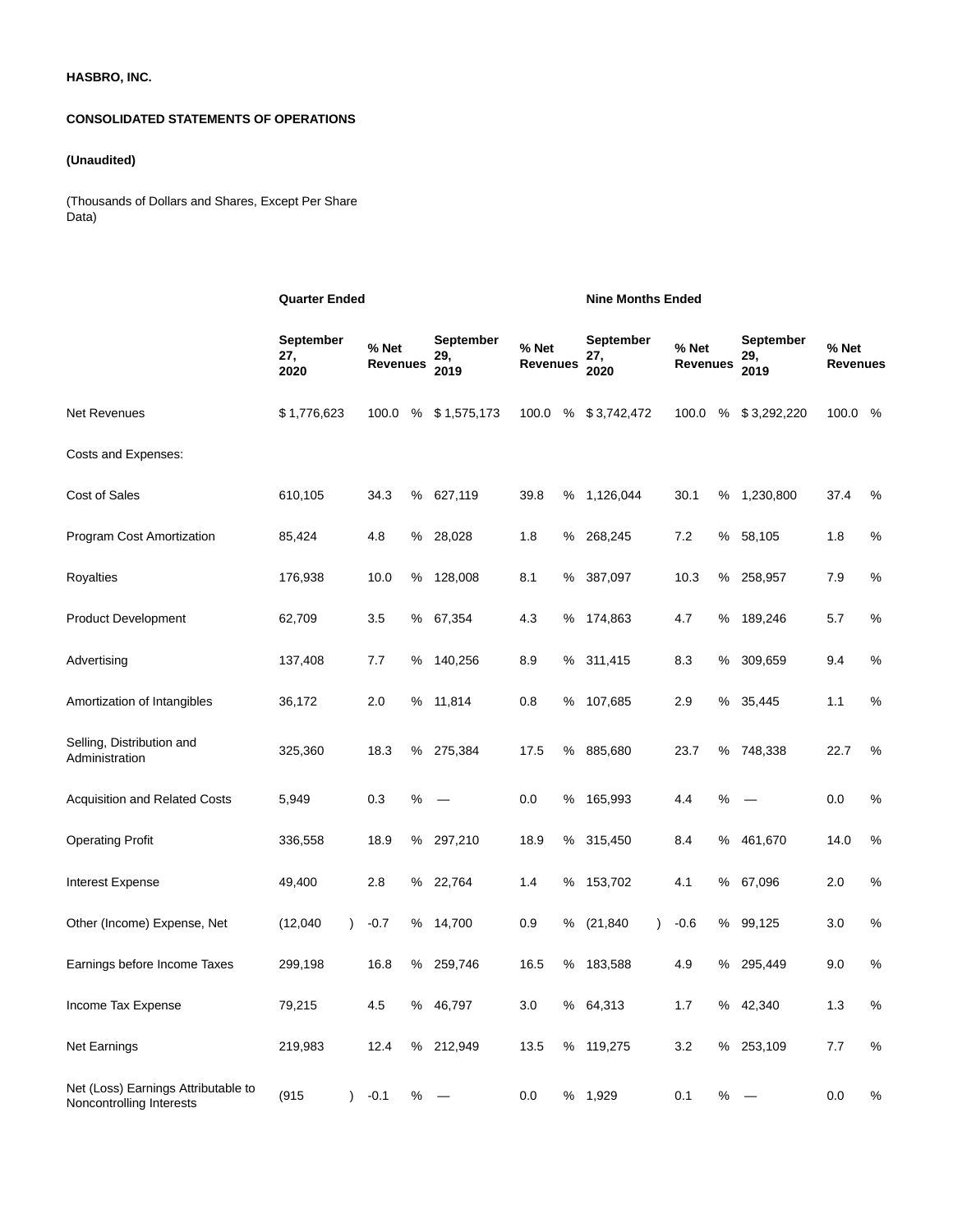| Net Earnings Attributable to Hasbro, \$220,898<br>Inc. |  | 12.4 % \$212,949 |  | 13.5 % \$117,346 3.1 |  | % \$253,109 | 7.7 | % |
|--------------------------------------------------------|--|------------------|--|----------------------|--|-------------|-----|---|
|                                                        |  |                  |  |                      |  |             |     |   |
| Per Common Share                                       |  |                  |  |                      |  |             |     |   |

|  | Per Common Share |
|--|------------------|
|  |                  |

| Net Earnings                         |         |         |         |         |
|--------------------------------------|---------|---------|---------|---------|
| Basic                                | \$1.61  | \$1.68  | \$0.86  | \$2.00  |
| Diluted                              | \$1.61  | \$1.67  | \$0.85  | \$1.99  |
|                                      |         |         |         |         |
| Cash Dividends Declared              | \$0.68  | \$0.68  | \$2.04  | \$2.04  |
|                                      |         |         |         |         |
| Weighted Average Number of<br>Shares |         |         |         |         |
| <b>Basic</b>                         | 137,258 | 126,453 | 137,214 | 126,356 |
| <b>Diluted</b>                       | 137,490 | 127,204 | 137,465 | 126,956 |

# **HASBRO, INC.**

# **CONDENSED CONSOLIDATED STATEMENTS OF CASH FLOWS**

# **(Unaudited)**

(Thousands of Dollars)

**Nine Months Ended**

**September 27, 2020 September 29, 2019**

# Cash Flows from Operating Activities:

| <b>Net Earnings</b>                         | \$119,275  | \$253,109  |  |
|---------------------------------------------|------------|------------|--|
| Non-Cash Pension Charge                     |            | 110,777    |  |
| <b>Other Non-Cash Adjustments</b>           | 561,826    | 204,726    |  |
| Changes in Operating Assets and Liabilities | (186, 791) | (179, 044) |  |
| Net Cash Provided by Operating Activities   | 494,310    | 389,568    |  |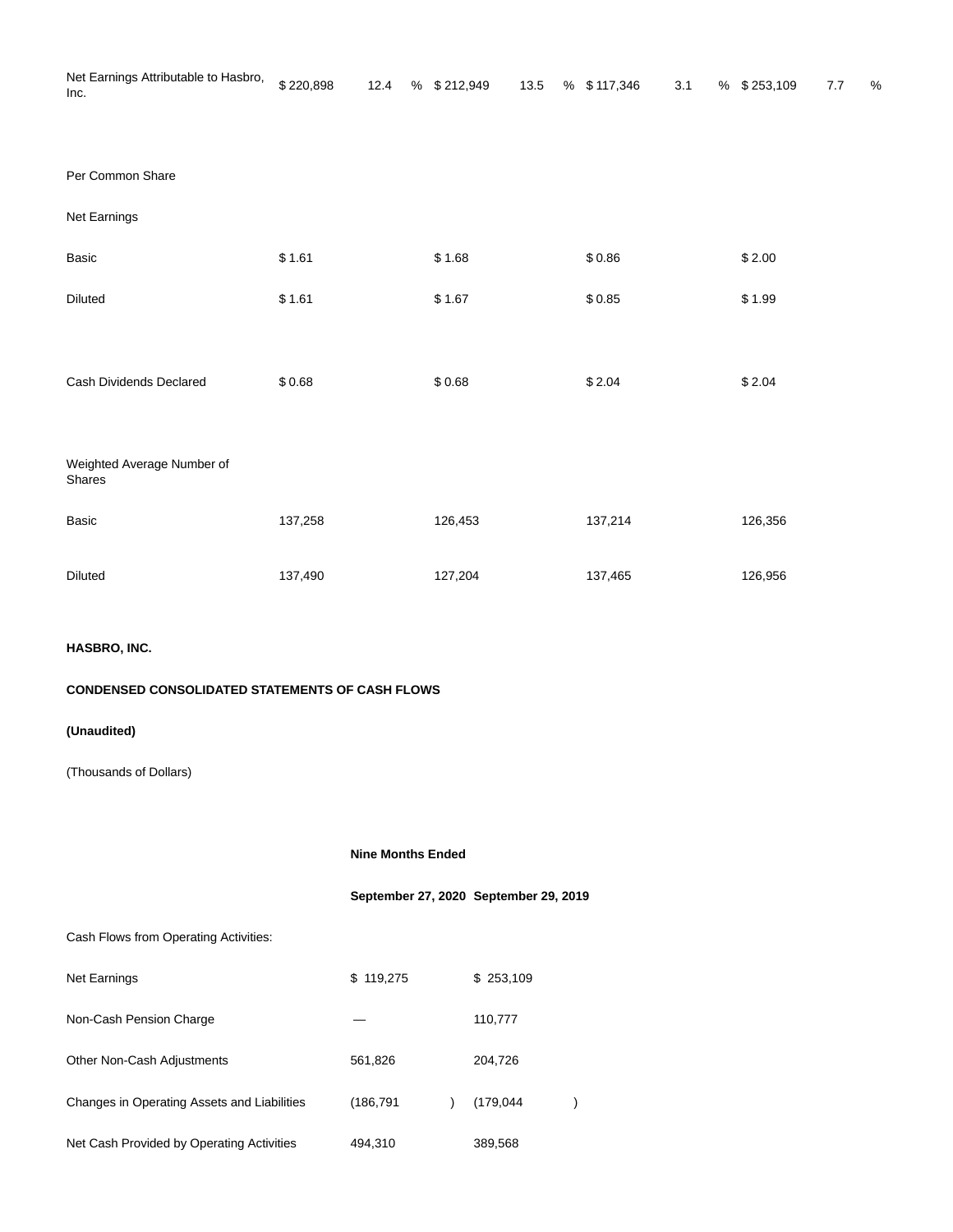Cash Flows from Investing Activities:

| Additions to Property, Plant and Equipment | (92,059)    | (90, 800) |  |
|--------------------------------------------|-------------|-----------|--|
| Acquisition, Net of Cash Acquired          | (4,403,929) |           |  |
| Other                                      | 24.297      | 4.340     |  |
| Net Cash Utilized by Investing Activities  | (4,471,691  | (86, 460) |  |

| Cash Flows from Financing Activities:                        |             |               |             |               |
|--------------------------------------------------------------|-------------|---------------|-------------|---------------|
| Proceeds from Long-term Debt                                 | 1,036,037   |               |             |               |
| Repayments of Long-term Debt                                 | (147, 324)  | $\mathcal{E}$ |             |               |
| Net Repayments of Short-term Borrowings                      | (319)       | $\mathcal{L}$ | (1, 425)    | $\lambda$     |
| Purchases of Common Stock                                    |             |               | (60, 137)   | $\mathcal{E}$ |
| <b>Stock-Based Compensation Transactions</b>                 | 1,830       |               | 29,737      |               |
| Dividends Paid                                               | (279, 423)  | $\mathcal{L}$ | (250, 760)  | $\lambda$     |
| Employee Taxes Paid for Shares Withheld                      | (5,935)     | $\lambda$     | (13,061)    | $\mathcal{E}$ |
| Redemption of Equity Instruments                             | (47, 399)   | $\mathcal{E}$ |             |               |
| <b>Deferred Acquisition Payments</b>                         |             |               | (100,000)   | $\lambda$     |
| <b>Debt Issuance Costs</b>                                   |             |               | (21, 534)   | $\mathcal{E}$ |
| Other                                                        | (6,949      | $\mathcal{E}$ |             |               |
| Net Cash Provided (Utilized) by Financing Activities 550,518 |             |               | (417, 180)  | $\lambda$     |
|                                                              |             |               |             |               |
| Effect of Exchange Rate Changes on Cash                      | (21, 101)   | $\lambda$     | (7, 867)    | $\lambda$     |
|                                                              |             |               |             |               |
| Cash and Cash Equivalents at Beginning of Year               | 4,580,369   |               | 1,182,371   |               |
|                                                              |             |               |             |               |
| Cash and Cash Equivalents at End of Period                   | \$1,132,405 |               | \$1,060,432 |               |

**HASBRO, INC.**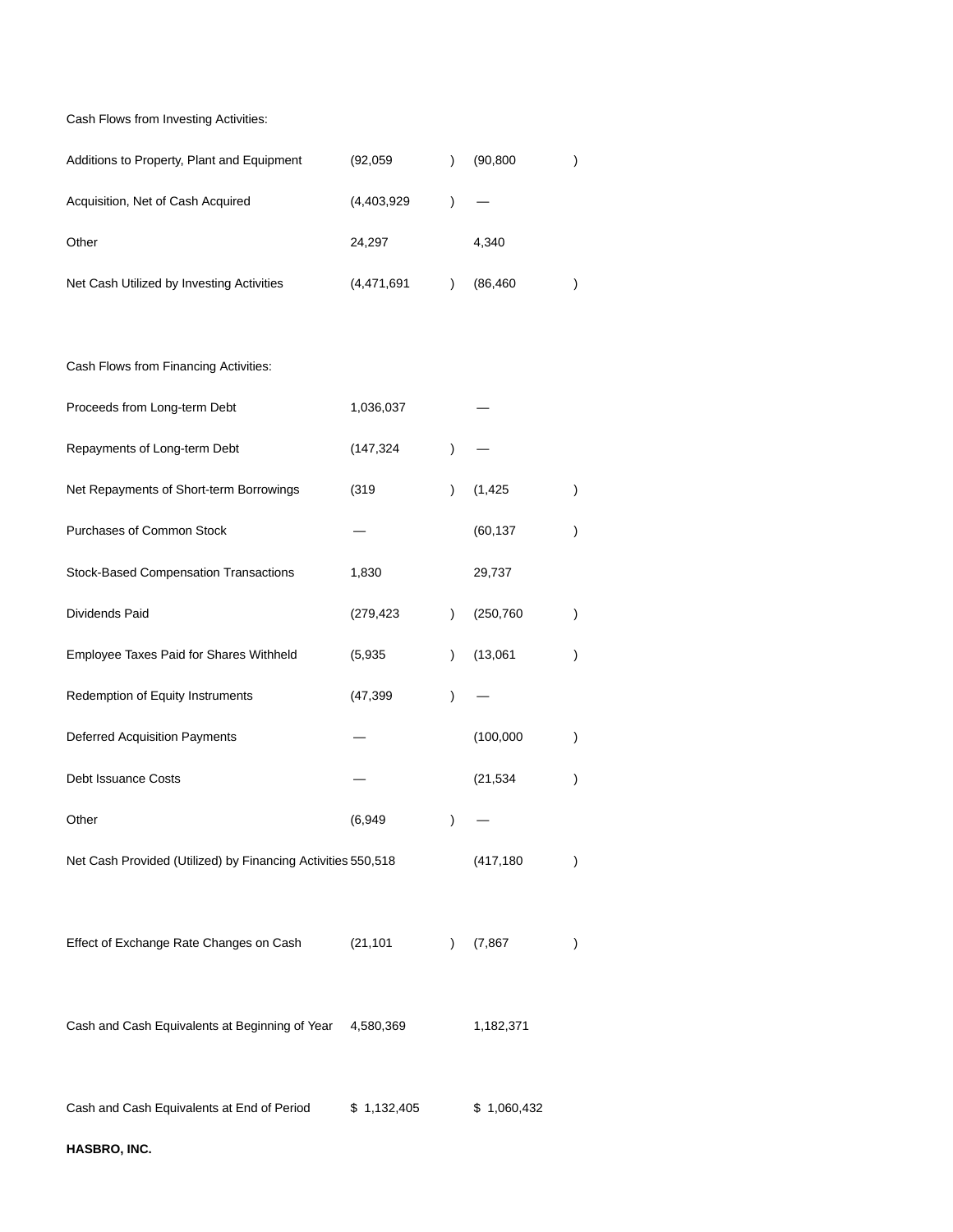# **SUPPLEMENTAL FINANCIAL DATA**

# **PRO FORMA SEGMENT RESULTS**

#### **(Unaudited)**

(Thousands of Dollars)

For comparability, the quarter and nine months ended September 29, 2019 include the pro forma results for the eOne Segment. See "Reconciliation of 2019 As Reported to Pro Forma Results" for the pro forma adjustments.

|                                               | <b>Quarter Ended</b>  |      |                                    |      |                |      | <b>Nine Months Ended</b> |      |                                    |      |         |        |
|-----------------------------------------------|-----------------------|------|------------------------------------|------|----------------|------|--------------------------|------|------------------------------------|------|---------|--------|
|                                               | September 27,<br>2020 |      | Pro Forma<br>September 29,<br>2019 |      | $\%$<br>Change |      | September 27,<br>2020    |      | Pro Forma<br>September 29,<br>2019 |      | $\%$    | Change |
| <b>Segment Results</b>                        |                       |      |                                    |      |                |      |                          |      |                                    |      |         |        |
| U.S. and Canada Segment:                      |                       |      |                                    |      |                |      |                          |      |                                    |      |         |        |
| <b>External Net Revenues</b>                  | \$977,115             |      | \$898,269                          |      | 9              | %    | \$1,765,482              |      | \$1,766,649                        |      | 0       | $\%$   |
| <b>Operating Profit</b>                       | 262,977               |      | 193,686                            |      | 36             | $\%$ | 359,028                  |      | 313,795                            |      | 14      | $\%$   |
| <b>Operating Margin</b>                       | 26.9                  | %    | 21.6                               | %    |                |      | 20.3                     | %    | 17.8                               | %    |         |        |
| International Segment (1):                    |                       |      |                                    |      |                |      |                          |      |                                    |      |         |        |
| <b>External Net Revenues</b>                  | 517,007               |      | 561,137                            |      | -8             | $\%$ | 1,017,222                |      | 1,221,224                          |      | $-17$ % |        |
| <b>Operating Profit</b>                       | 63,924                |      | 67,238                             |      | $-5$           | $\%$ | 12,333                   |      | 51,410                             |      | -76 %   |        |
| <b>Operating Margin</b>                       | 12.4                  | %    | 12.0                               | $\%$ |                |      | $1.2$                    | $\%$ | 4.2                                | %    |         |        |
| Entertainment, Licensing and Digital Segment: |                       |      |                                    |      |                |      |                          |      |                                    |      |         |        |
| <b>External Net Revenues</b>                  | 89,027                |      | 115,766                            |      | $-23$          | %    | 262,879                  |      | 304,266                            |      | $-14$ % |        |
| <b>Operating Profit</b>                       | 32,791                |      | 24,594                             |      | 33             | $\%$ | 65,758                   |      | 62,550                             |      | 5       | %      |
| <b>Operating Margin</b>                       | 36.8                  | $\%$ | 21.2                               | $\%$ |                |      | 25.0                     | %    | 20.6                               | $\%$ |         |        |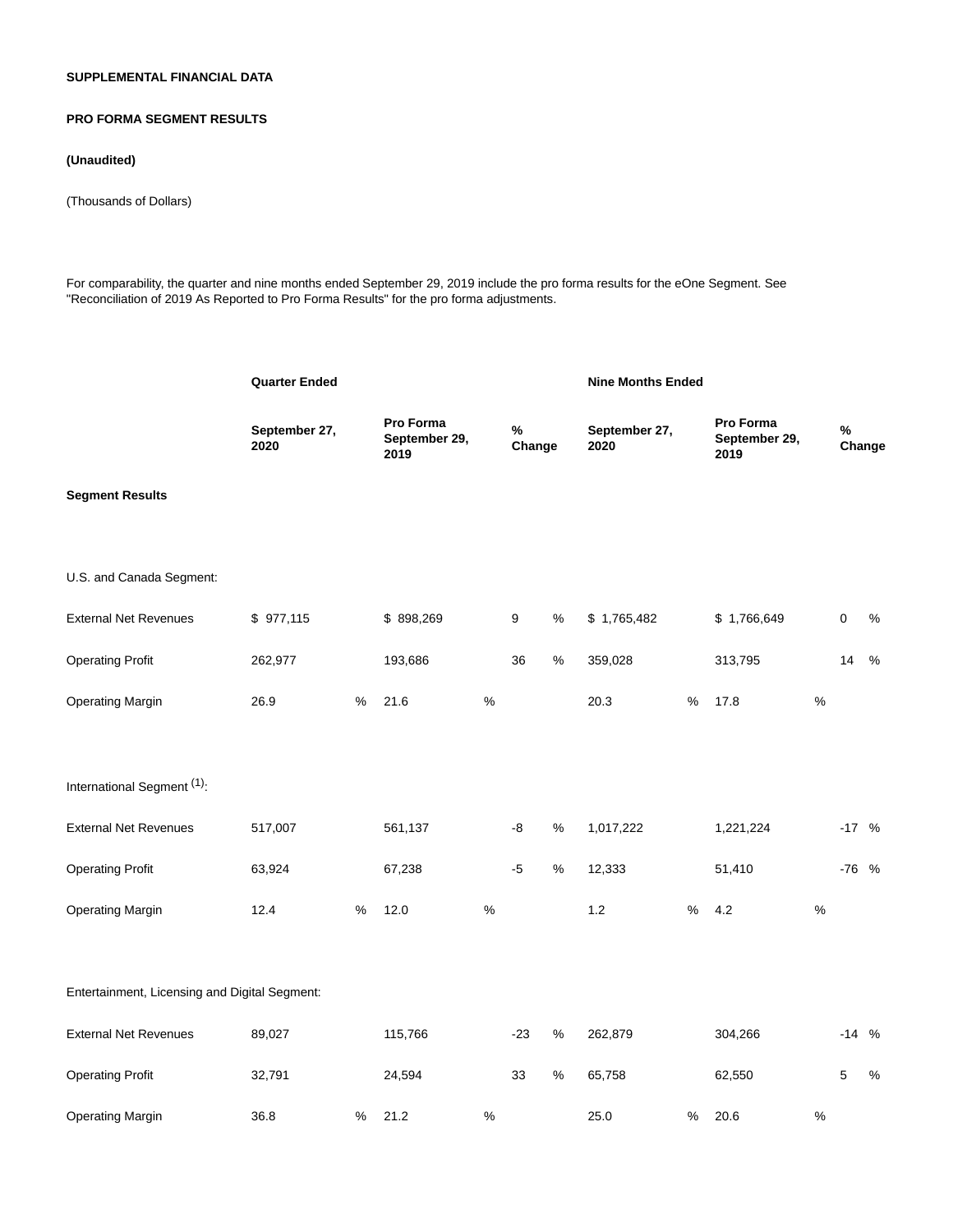eOne Segment (2):

| <b>External Net Revenues</b>   | 193.474  |   | 283.310 |      | $-32$    | % | 696.889  |   | 980.613 |   | -29 % |
|--------------------------------|----------|---|---------|------|----------|---|----------|---|---------|---|-------|
| <b>Operating (Loss) Profit</b> | (25.914) |   | 15.812  |      | $>100\%$ |   | (64.962) |   | 91.367  |   | >100% |
| <b>Operating Margin</b>        | $-13.4$  | % | 5.6     | $\%$ |          |   | $-9.3$   | % | 9.3     | % |       |

# **(1) International Segment Net Revenues by Major Geographic Region**

| Europe        | \$343,179 | \$319,277 |       | % | \$663,100   | \$673,728   | $-2$    | % |
|---------------|-----------|-----------|-------|---|-------------|-------------|---------|---|
| Latin America | 91,619    | 151,987   | $-40$ | % | 158.028     | 305,106     | -48 %   |   |
| Asia Pacific  | 82,209    | 89,873    | -9    | % | 196.094     | 242,390     | $-19$ % |   |
| Total         | \$517,007 | \$561,137 |       |   | \$1,017,222 | \$1,221,224 |         |   |

|                                                      | <b>Quarter Ended</b>  |                                    |             | <b>Nine Months Ended</b> |                       |                                    |                |   |  |  |  |
|------------------------------------------------------|-----------------------|------------------------------------|-------------|--------------------------|-----------------------|------------------------------------|----------------|---|--|--|--|
|                                                      | September 27,<br>2020 | Pro Forma<br>September 29,<br>2019 | %<br>Change |                          | September 27,<br>2020 | Pro Forma<br>September 29,<br>2019 | %<br>Change    |   |  |  |  |
| <sup>(2)</sup> eOne Segment Net Revenues by Category |                       |                                    |             |                          |                       |                                    |                |   |  |  |  |
| Film and TV                                          | \$138,514             | \$199,949                          | $-31$       | %                        | \$504,059             | \$747,830                          | $-33$ %        |   |  |  |  |
| <b>Family Brands</b>                                 | 26,252                | 53,828                             | $-51$       | %                        | 106,069               | 151,668                            | $-30%$         |   |  |  |  |
| Music and Other                                      | 28,708                | 29,533                             | $-3$        | %                        | 86,761                | 81,115                             | $\overline{7}$ | % |  |  |  |
| Total                                                | \$193,474             | \$283,310                          |             |                          | \$696,889             | \$980,613                          |                |   |  |  |  |
|                                                      |                       |                                    |             |                          |                       |                                    |                |   |  |  |  |
| <b>Net Revenues by Brand Portfolio</b>               |                       |                                    |             |                          |                       |                                    |                |   |  |  |  |

| <b>Franchise Brands</b>        | \$807,555 | \$779,659 | 4     | % | \$1,580,878 | \$1,749,948 | $-10\%$ |   |
|--------------------------------|-----------|-----------|-------|---|-------------|-------------|---------|---|
| Partner Brands                 | 409.214   | 427.029   | $-4$  | % | 729.772     | 812,466     | $-10\%$ |   |
| Hasbro Gaming <sup>(3)</sup>   | 239,222   | 232,287   | 3     | % | 516,337     | 463,272     | 11      | % |
| Emerging Brands <sup>(4)</sup> | 154,965   | 188,589   | $-18$ | % | 325,101     | 411,371     | $-21$   | % |
| TV/Film/Entertainment (5)      | 165,667   | 230,919   | $-28$ | % | 590,384     | 835,776     | $-29$ % |   |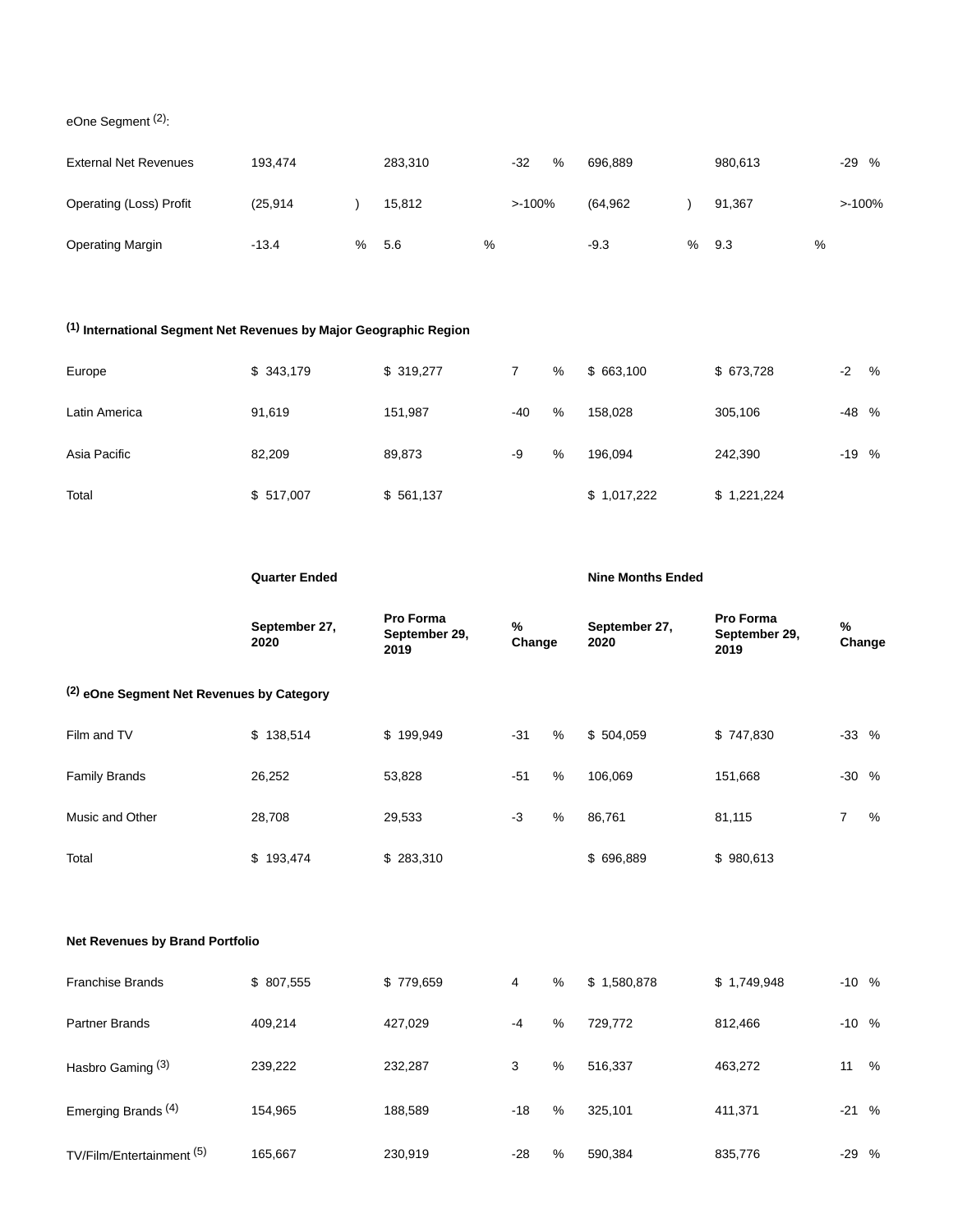(3) Hasbro's total gaming category, including all gaming revenue, most notably MAGIC: THE GATHERING and MONOPOLY, totaled \$543,107 and \$1,202,604 for the quarter and nine months ended September 27, 2020, respectively, up 21% and 11%, respectively, from revenues of \$449,393 and \$1,086,151 for the quarter and nine months ended September 29, 2019, respectively.

(4) Emerging Brands includes the preschool brands, PEPPA PIG, PJ MASKS and RICKY ZOOM, acquired as part of the eOne Acquisition. For comparability, the quarter and nine months ended September 29, 2019 includes the pro forma net revenues for those brands, which amounted to \$52,391 and \$144,837, respectively.

 $(5)$  TV/Film/Entertainment includes all other brands not detailed in  $(4)$  above acquired as part of the eOne Acquisition. For comparability, the quarter and nine months ended September 29, 2019 includes the pro forma net revenues of \$230,919 and \$835,776, respectively.

## **HASBRO, INC.**

## **SUPPLEMENTAL FINANCIAL DATA**

#### **RECONCILIATION OF AS REPORTED TO PRO FORMA ADJUSTED OPERATING RESULTS**

#### **(Unaudited)**

(Thousands of Dollars)

For comparability, the quarter and nine months ended September 29, 2019 include the pro forma results for the eOne Segment. See "Reconciliation of 2019 As Reported to Pro Forma Results" for the pro forma and non-GAAP adjustments.

#### **Non-GAAP Adjustments Impacting Operating Profit**

|                                      | <b>Quarter Ended</b>          |                                |                                 |                                |  |  |
|--------------------------------------|-------------------------------|--------------------------------|---------------------------------|--------------------------------|--|--|
|                                      | September 27, 2020            |                                | Pro Forma<br>September 29, 2019 |                                |  |  |
|                                      | Pre-tax<br><b>Adjustments</b> | Post-tax<br><b>Adjustments</b> | Pre-tax<br><b>Adjustments</b>   | Post-tax<br><b>Adjustments</b> |  |  |
| Acquisition and Related Costs (1)    | \$<br>5,949                   | \$<br>4,726                    | \$<br>$\overline{\phantom{a}}$  | \$                             |  |  |
| Acquired Intangible Amortization (2) | 24,716                        | 19,637                         | 24,597                          | 19,063                         |  |  |
| Pro Forma eOne Adjustments           |                               |                                | 4,558                           | 3,532                          |  |  |
| Total                                | \$<br>30,665                  | \$<br>24,363                   | \$<br>29,155                    | \$<br>22,595                   |  |  |

**Nine Months Ended**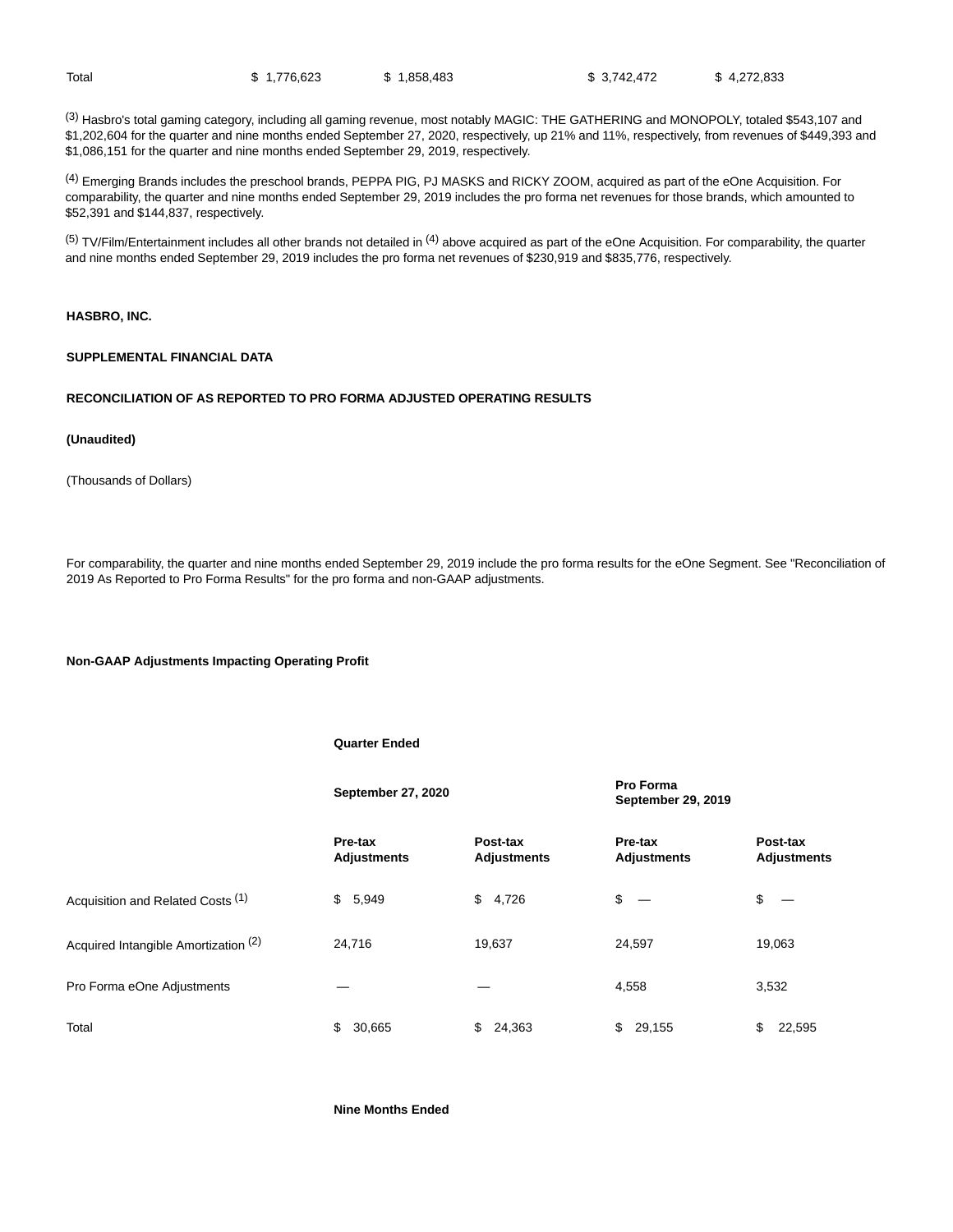|                                      | September 27, 2020            |                                | September 29, 2019             |                                |
|--------------------------------------|-------------------------------|--------------------------------|--------------------------------|--------------------------------|
|                                      | Pre-tax<br><b>Adjustments</b> | Post-tax<br><b>Adjustments</b> | Pre-tax<br><b>Adjustments</b>  | Post-tax<br><b>Adjustments</b> |
| Acquisition and Related Costs (1)    | \$<br>165,993                 | \$<br>140,691                  | \$<br>$\overline{\phantom{m}}$ | \$                             |
| Acquired Intangible Amortization (2) | 72,336                        | 57,471                         | 73,791                         | 57,188                         |
| Severance <sup>(3)</sup>             | 11,554                        | 10,125                         |                                |                                |
| Pro Forma eOne Adjustments           |                               |                                | 32,599                         | 25,264                         |
| Total                                | \$<br>249,883                 | \$<br>208,287                  | 106,390<br>\$                  | \$<br>82,452                   |

**September 27, 2020 Pro Forma**

 $<sup>(1)</sup>$  In association with the Company's acquisition of eOne, the Company incurred related expenses of \$5,949 and \$165,993, respectively, in the</sup> quarter and nine months ended September 27, 2020, comprised of the following:

(i) Acquisition and integration costs of \$4,599 and \$104,283 for the quarter and nine months ended September 27, 2020, respectively, including expense associated with the acceleration of eOne stock-based compensation and advisor fees settled at the closing of the acquisition, as well as integration costs; and

(ii) Restructuring and related costs of \$1,350 and \$61,710 for the quarter and nine months ended September 27, 2020, respectively, including severance and retention costs, as well as impairment charges in the first quarter of 2020 for certain definite-lived intangible and production assets.

(2) The Company incurred incremental intangible amortization costs related to the intangible assets acquired in the eOne Acquisition.

(3) In the second quarter of 2020, the Company incurred \$11,554 of severance charges, associated with cost-savings initiatives within the Company's commercial and Film and TV businesses. These charges were included in Corporate and Eliminations.

#### **Reconciliation of Operating Profit (Loss) Results**

|                                   | Quarter Ended September 27, 2020 |  |                                       |   |                 | <b>Pro Forma</b><br>Quarter Ended September 29, 2019 |  |                                       |      |             |      |          |      |  |  |
|-----------------------------------|----------------------------------|--|---------------------------------------|---|-----------------|------------------------------------------------------|--|---------------------------------------|------|-------------|------|----------|------|--|--|
|                                   | <b>As Reported</b>               |  | <b>Non-GAAP</b><br><b>Adjustments</b> |   | <b>Adjusted</b> | <b>As Reported</b>                                   |  | <b>Non-GAAP</b><br><b>Adiustments</b> |      | Adjusted    |      | % Change |      |  |  |
| <b>Adjusted Company Results</b>   |                                  |  |                                       |   |                 |                                                      |  |                                       |      |             |      |          |      |  |  |
| External Net Revenues \$1,776,623 |                                  |  | \$<br>$\overline{\phantom{m}}$        |   | \$1.776.623     | \$1,858,483                                          |  | $s -$                                 |      | \$1,858,483 | $-4$ |          | $\%$ |  |  |
| <b>Operating Profit</b>           | 336,558                          |  | 30.665                                |   | 367,223         | 313.022                                              |  | 29.155                                |      | 342.177     | 7    |          | %    |  |  |
| <b>Operating Margin</b>           | 18.9                             |  | % 1.7                                 | % | 20.7            | %16.8                                                |  | %1.6                                  | $\%$ | %<br>18.4   |      |          |      |  |  |

#### **Adjusted Segment Results**

U.S. and Canada Segment:

| External Net Revenues \$977.115 |  | \$977.115 | \$898.269 |  | \$898.269 |  | % |
|---------------------------------|--|-----------|-----------|--|-----------|--|---|
|---------------------------------|--|-----------|-----------|--|-----------|--|---|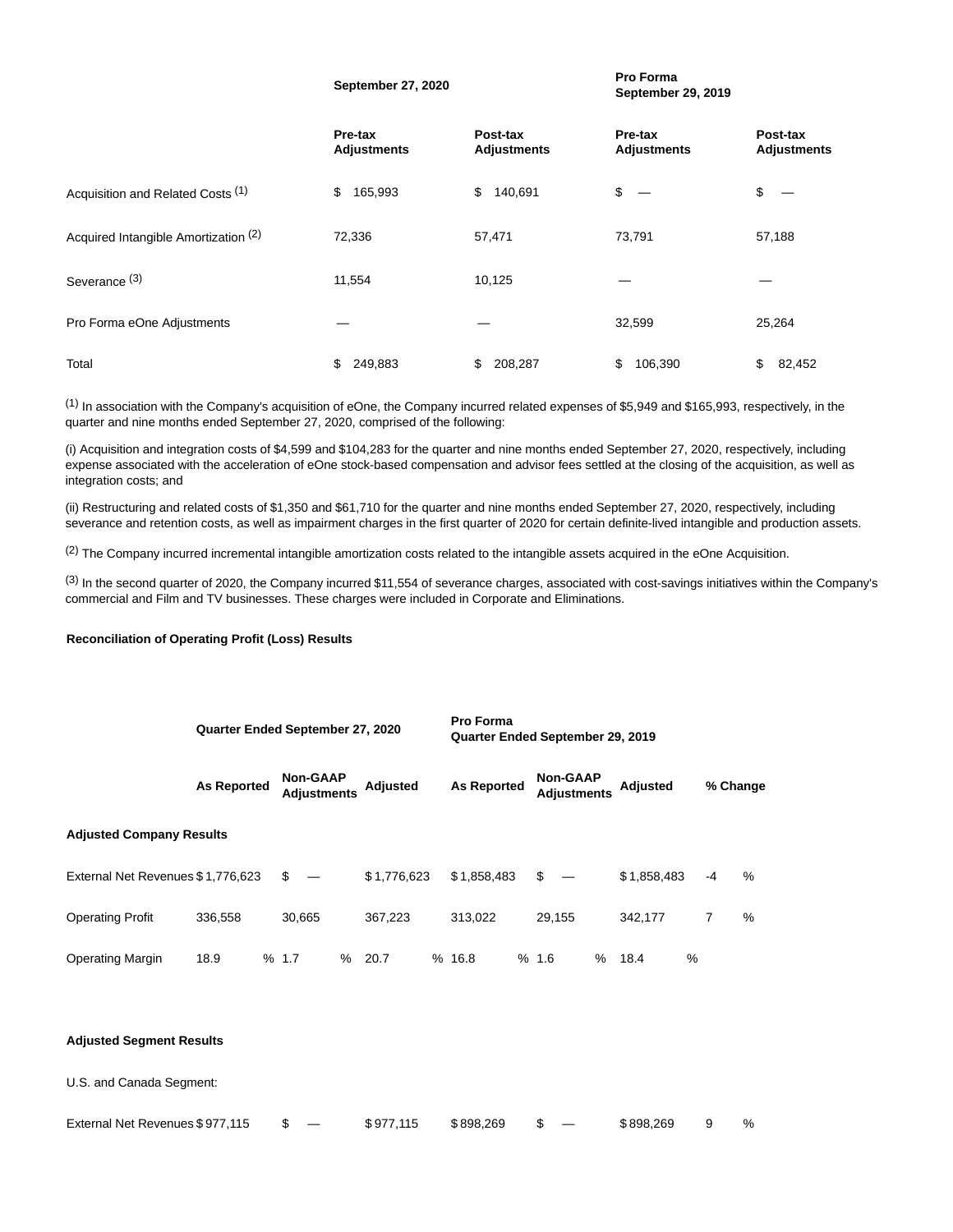| <b>Operating Profit</b>                                       | 262,977            |               |                                       | 262,977     | 193,686            |                                       | 193,686         |      | 36             | $\%$                                                                                                                                         |
|---------------------------------------------------------------|--------------------|---------------|---------------------------------------|-------------|--------------------|---------------------------------------|-----------------|------|----------------|----------------------------------------------------------------------------------------------------------------------------------------------|
| <b>Operating Margin</b>                                       | 26.9               | $% -$         |                                       | 26.9        | % 21.6             | $% -$                                 | 21.6            | $\%$ |                |                                                                                                                                              |
| International Segment:                                        |                    |               |                                       |             |                    |                                       |                 |      |                |                                                                                                                                              |
| External Net Revenues 517,007                                 |                    |               |                                       | 517,007     | 561,137            |                                       | 561,137         |      | -8             | $\%$                                                                                                                                         |
| <b>Operating Profit</b>                                       | 63,924             |               |                                       | 63,924      | 67,238             |                                       | 67,238          |      | $-5$           | $\%$                                                                                                                                         |
| <b>Operating Margin</b>                                       | 12.4               |               | $% -$                                 | 12.4        | % 12.0             | $% -$                                 | 12.0            | $\%$ |                |                                                                                                                                              |
| Entertainment, Licensing and Digital Segment:                 |                    |               |                                       |             |                    |                                       |                 |      |                |                                                                                                                                              |
| External Net Revenues 89,027                                  |                    |               |                                       | 89,027      | 115,766            |                                       | 115,766         |      | $-23$          | $\%$                                                                                                                                         |
| <b>Operating Profit</b>                                       | 32,791             |               |                                       | 32,791      | 24,594             |                                       | 24,594          |      | 33             | $\%$                                                                                                                                         |
| <b>Operating Margin</b>                                       | 36.8               | $% -$         |                                       | 36.8        | % 21.2             | $% -$                                 | 21.2            | $\%$ |                |                                                                                                                                              |
| eOne Segment:                                                 |                    |               |                                       |             |                    |                                       |                 |      |                |                                                                                                                                              |
| External Net Revenues 193,474                                 |                    |               |                                       | 193,474     | 283,310            |                                       | 283,310         |      | $-32$          | %                                                                                                                                            |
| Operating (Loss) Profit (25,914                               |                    | $\mathcal{L}$ | 24,716                                | (1, 198)    | 15,812             | 29,155                                | 44,967          |      | >100%          |                                                                                                                                              |
| <b>Operating Margin</b>                                       | $-13.4$            |               | % 12.8<br>$\%$                        | $-0.6$      | % 5.6              | % 10.3<br>$\%$                        | 15.9            | $\%$ |                |                                                                                                                                              |
| Corporate and Eliminations:<br>acquisition and related costs. |                    |               |                                       |             |                    |                                       |                 |      |                | The Corporate and Eliminations segment included non-GAAP adjustments of \$5,949 for the quarter ended September 27, 2020, consisting of eOne |
|                                                               |                    |               | Nine Months Ended September 27, 2020  |             | Pro Forma          | Nine Months Ended September 29, 2019  |                 |      |                |                                                                                                                                              |
|                                                               | <b>As Reported</b> |               | <b>Non-GAAP</b><br><b>Adjustments</b> | Adjusted    | <b>As Reported</b> | <b>Non-GAAP</b><br><b>Adjustments</b> | <b>Adjusted</b> |      | $\%$<br>Change |                                                                                                                                              |
| <b>Adjusted Company Results</b>                               |                    |               |                                       |             |                    |                                       |                 |      |                |                                                                                                                                              |
| External Net Revenues \$3,742,472                             |                    |               | \$                                    | \$3,742,472 | \$4,272,833        | \$                                    | \$4,272,833     |      | $-12$ %        |                                                                                                                                              |

Operating Profit 315,450 249,883 565,333 553,037 106,390 659,427 -14 % Operating Margin 8.4 % 6.7 % 15.1 % 12.9 % 2.5 % 15.4 %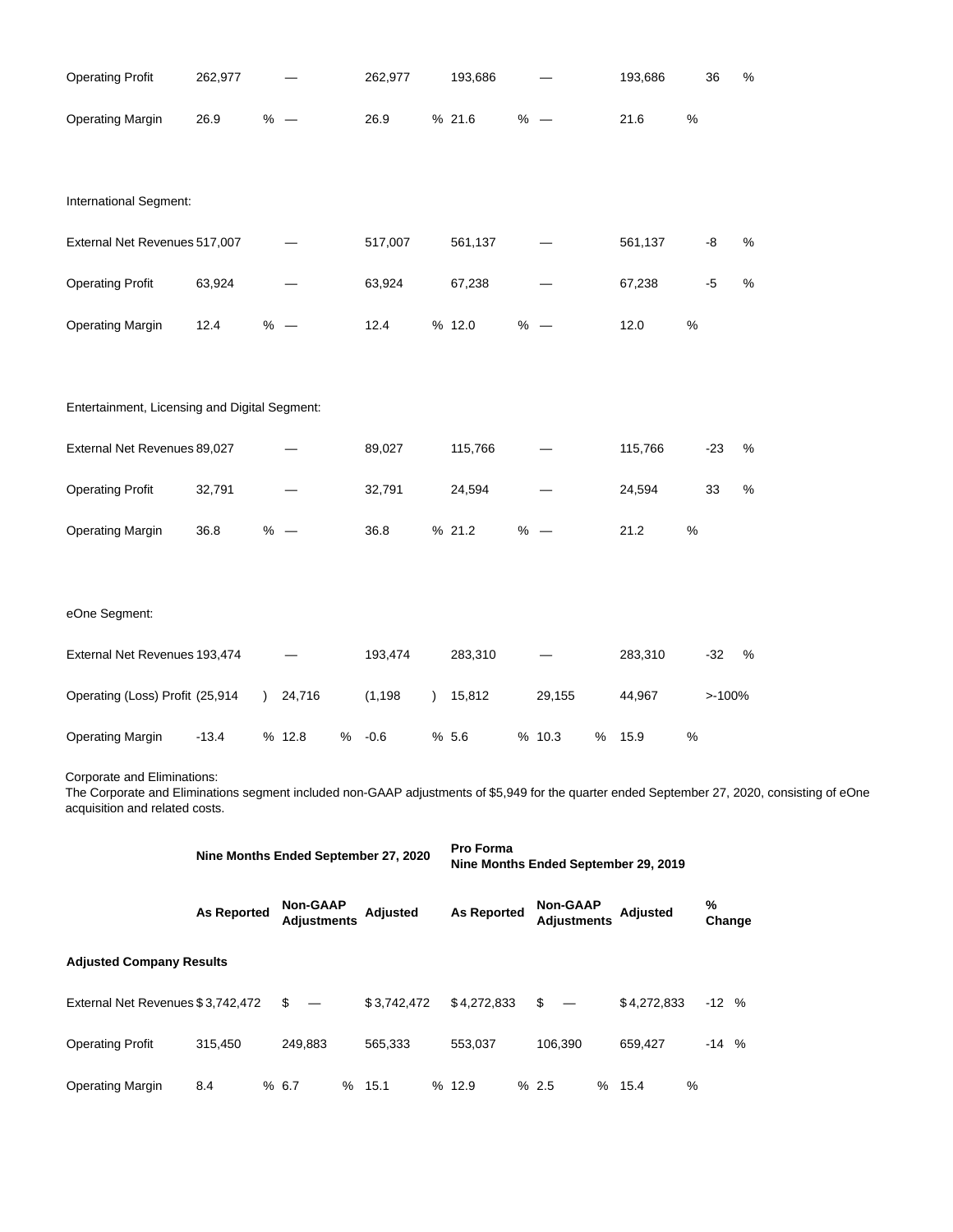## **Adjusted Segment Results**

| U.S. and Canada Segment:                      |         |        |             |             |       |             |      |             |      |
|-----------------------------------------------|---------|--------|-------------|-------------|-------|-------------|------|-------------|------|
| External Net Revenues \$1,765,482             |         | \$     | \$1,765,482 | \$1,766,649 | \$    | \$1,766,649 |      | $\mathbf 0$ | %    |
| <b>Operating Profit</b>                       | 359,028 |        | 359,028     | 313,795     |       | 313,795     |      | 14          | $\%$ |
| <b>Operating Margin</b>                       | 20.3    | $% -$  | 20.3        | % 17.8      | $% -$ | 17.8        | $\%$ |             |      |
|                                               |         |        |             |             |       |             |      |             |      |
| International Segment:                        |         |        |             |             |       |             |      |             |      |
| External Net Revenues 1,017,222               |         |        | 1,017,222   | 1,221,224   |       | 1,221,224   |      | $-17$ %     |      |
| <b>Operating Profit</b>                       | 12,333  |        | 12,333      | 51,410      |       | 51,410      |      | -76 %       |      |
| <b>Operating Margin</b>                       | 1.2     | $% -$  | 1.2         | % 4.2       | $% -$ | 4.2         | %    |             |      |
|                                               |         |        |             |             |       |             |      |             |      |
| Entertainment, Licensing and Digital Segment: |         |        |             |             |       |             |      |             |      |
| External Net Revenues 262,879                 |         |        | 262,879     | 304,266     |       | 304,266     |      | $-14$ %     |      |
| <b>Operating Profit</b>                       | 65,758  | 20,831 | 86,589      | 62,550      |       | 62,550      |      | 38          | $\%$ |
| <b>Operating Margin</b>                       | 25.0    | % 7.9  | % 32.9      | % 20.6      | $% -$ | 20.6        | $\%$ |             |      |
|                                               |         |        |             |             |       |             |      |             |      |
| eOne Segment:                                 |         |        |             |             |       |             |      |             |      |
|                                               |         |        |             |             |       |             |      |             |      |

| External Net Revenues 696,889   |        |         |      | 696.889 | 980.613 |         | 980.613 |   | $-29$ % |   |
|---------------------------------|--------|---------|------|---------|---------|---------|---------|---|---------|---|
| Operating (Loss) Profit (64,962 |        | 150.065 |      | 85.103  | 91.367  | 106.390 | 197.757 |   | -57     | % |
| <b>Operating Margin</b>         | $-9.3$ | %21.5   | $\%$ | 12.2    | %9.3    | %10.8   | % 20.2  | % |         |   |

Corporate and Eliminations:

The Corporate and Eliminations segment included non-GAAP adjustments of \$78,987 for the nine months ended September 27, 2020, consisting of eOne acquisition and related costs and other severance expenses.

# **HASBRO, INC.**

# **SUPPLEMENTAL FINANCIAL DATA**

## **RECONCILIATION OF 2019 AS REPORTED TO PRO FORMA RESULTS**

## **(Unaudited)**

(Thousands of Dollars)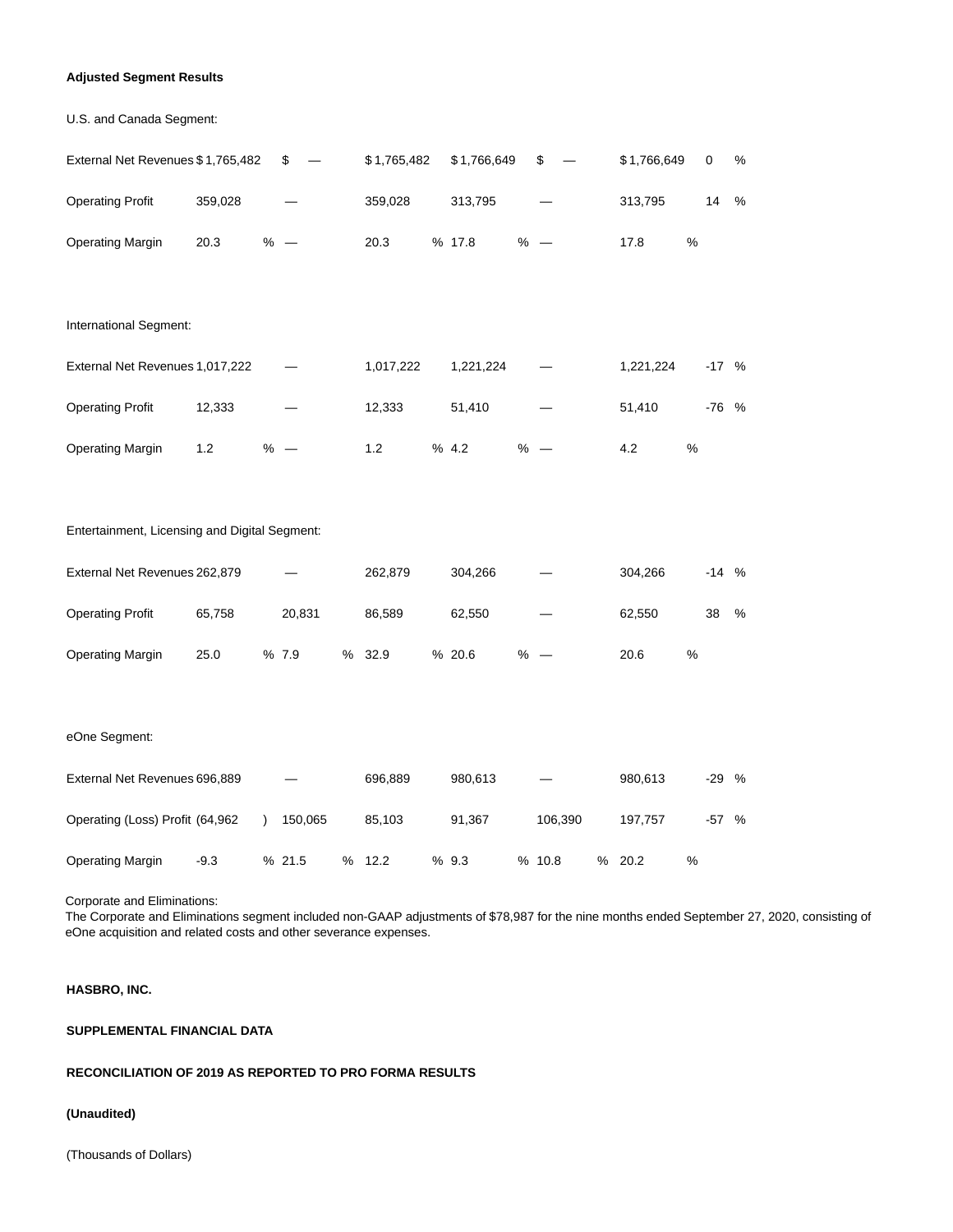Pro forma results were prepared by combining the results of Hasbro and eOne for the quarter and nine months ended September 29, 2019, after giving effect to the eOne Acquisition as if it had been consummated on December 31, 2018.

These pro forma results do not represent financial results that would have been realized had the acquisition actually occurred on December 31, 2018, nor are they intended to be a projection of future results. The pro forma financial information is presented for illustrative purposes only and does not reflect the costs of any integration activities or cost savings or synergies that may be achieved as a result of the acquisition.

## **Quarter Ended September 29, 2019**

|                             | <b>Hasbro</b><br><b>As Reported</b> | eOne<br>(under U.S.<br>GAAP) | <b>Pro Forma</b><br><b>Adjustments</b><br>(1) | Pro Forma<br><b>Combined</b> |
|-----------------------------|-------------------------------------|------------------------------|-----------------------------------------------|------------------------------|
| <b>Net Revenues</b>         | \$1,575,173                         | \$ 283,310                   | \$<br>$\hspace{0.1mm}-\hspace{0.1mm}$         | \$1,858,483                  |
| <b>Operating Profit</b>     | \$297,210                           | \$22,294                     | $\mathfrak{S}$<br>(6, 482)                    | \$313,022                    |
| Non-GAAP Adjustments        |                                     | 22,673                       | 6,482                                         | 29,155                       |
| Adjusted Operating Profit * | \$297,210                           | \$44,967                     | \$<br>$\hspace{0.05cm}$                       | \$342,177                    |

#### \* Reconciliation to Pro Forma Adjusted results is as follows:

| Net Earnings                                          | \$212,949 | \$2,958 | \$629     | \$216,536 |  |
|-------------------------------------------------------|-----------|---------|-----------|-----------|--|
| Interest Expense                                      | 22.764    | 10,302  | 19,105    | 52,171    |  |
| Other Expense (Income), Net                           | 14,700    | 2,687   | (25, 533) | (8, 146)  |  |
| Income Tax Expense                                    | 46,797    | 4,025   | (683)     | 50,139    |  |
| Net Earnings Attributable to Noncontrolling Interests |           | 2,322   | –         | 2,322     |  |
| <b>Operating Profit</b>                               | 297,210   | 22,294  | (6, 482)  | 313,022   |  |

#### Non-GAAP Adjustments

| eOne:                                    |       |         |       |
|------------------------------------------|-------|---------|-------|
| <b>Restructuring and Related Charges</b> | 3,234 |         | 3,234 |
| Acquisition Costs - eOne Deals           | 1,324 |         | 1,324 |
| <b>Hasbro Transaction Costs</b>          | 3,244 | (3,244) |       |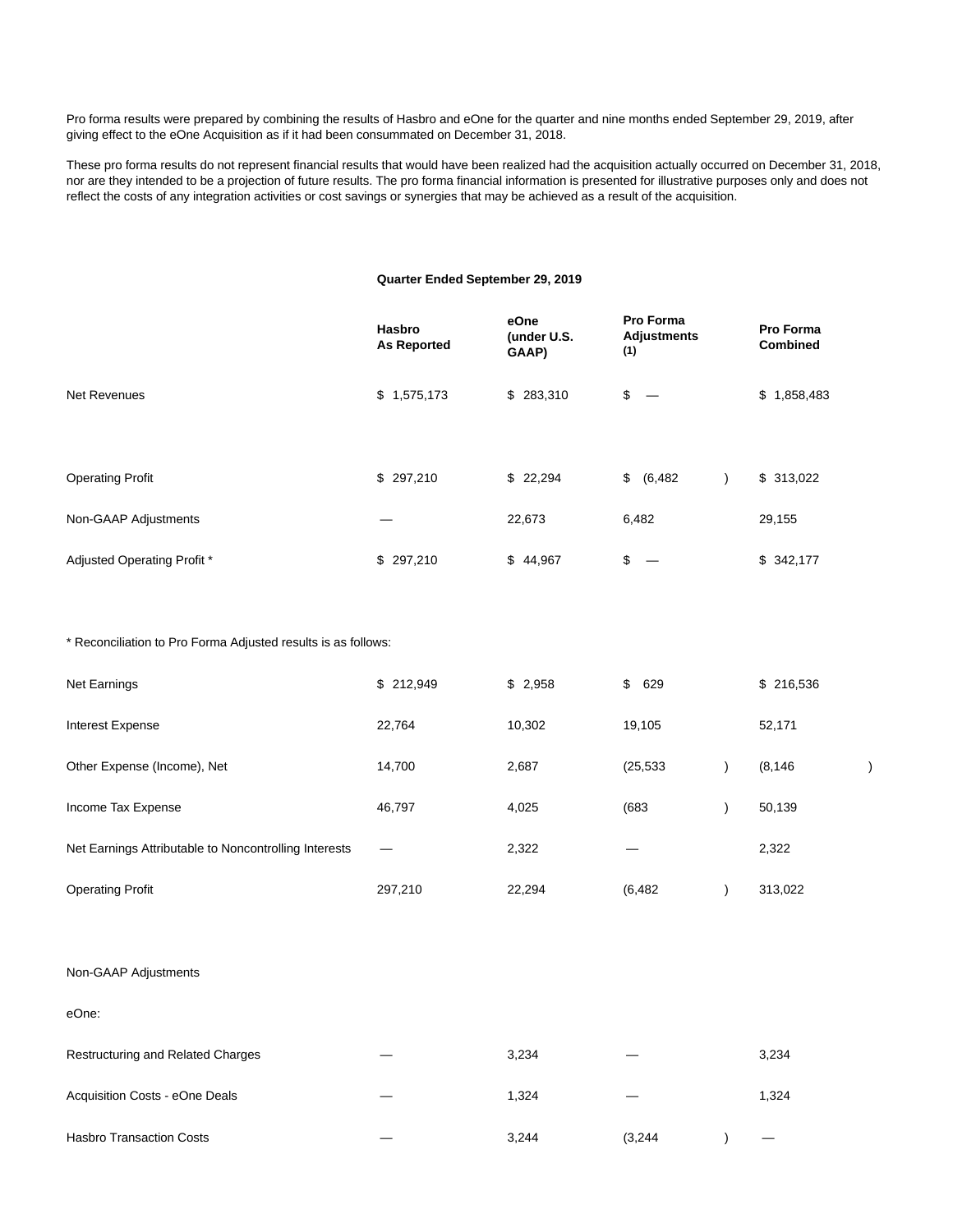| Acquired Intangible Amortization |           | 14,871   | 9,726 | 24,597    |
|----------------------------------|-----------|----------|-------|-----------|
|                                  |           | 22,673   | 6,482 | 29,155    |
|                                  |           |          |       |           |
| <b>Adjusted Operating Profit</b> | \$297,210 | \$44,967 | \$    | \$342,177 |

 $(1)$  The pro forma results include certain pro forma adjustments to net earnings that were directly attributable to the acquisition, as if the acquisition had occurred on December 31, 2018, including the following:

- deal costs of \$3,244 incurred by eOne related to the eOne acquisition, included in Selling, Distribution and Administration;
- additional amortization expense of \$9,726 that would have been recognized as a result of the allocation of purchase consideration to definite-lived intangible assets subject to amortization;
- estimated differences in interest expense of \$19,105 as a result of incurring new debt and extinguishing historical eOne debt;
- reduction in Other Expense of \$25,533 related to the mark to market of foreign exchange forward and option contracts, which the Company entered into in order to hedge a portion of the British pound sterling purchase price for the eOne acquisition; and
- the income tax effect of the pro forma adjustments in the amount of \$683, calculated using a blended statutory income tax rate of 22.5% for the eOne adjustments and 21% for the Hasbro interest adjustments.

# **Nine Months Ended September 29, 2019**

|                             | <b>Hasbro As</b><br>Reported | eOne<br>GAAP) | <b>Pro Forma</b><br>(under U.S. Adjustments<br>(2) | <b>Pro Forma</b><br><b>Combined</b> |
|-----------------------------|------------------------------|---------------|----------------------------------------------------|-------------------------------------|
| <b>Net Revenues</b>         | \$3,292,220                  | \$980,613     | $\sqrt[6]{-}$                                      | \$4,272,833                         |
| <b>Operating Profit</b>     | \$461,670                    | \$118,901     | \$ (27,534)                                        | \$553,037                           |
| Non-GAAP Adjustments        |                              | 78,856        | 27,534                                             | 106,390                             |
| Adjusted Operating Profit * | \$461,670                    | \$197,757     | $s -$                                              | \$659,427                           |

\* Reconciliation to Pro Forma Adjusted results is as follows:

| <b>Net Earnings</b>                                     | \$253,109 | \$28,132 | \$ (30,798) | \$250,443 |
|---------------------------------------------------------|-----------|----------|-------------|-----------|
| Interest Expense                                        | 67.096    | 35.073   | 57.316      | 159,485   |
| Other Expense, Net                                      | 99.125    | 28.479   | (45, 345)   | 82,259    |
| Income Tax Expense                                      | 42.340    | 22.303   | (8,707)     | 55,936    |
| Net Earnings Attributable to Noncontrolling Interests - |           | 4.914    |             | 4,914     |
| <b>Operating Profit</b>                                 | 461,670   | 118,901  | (27, 534)   | 553,037   |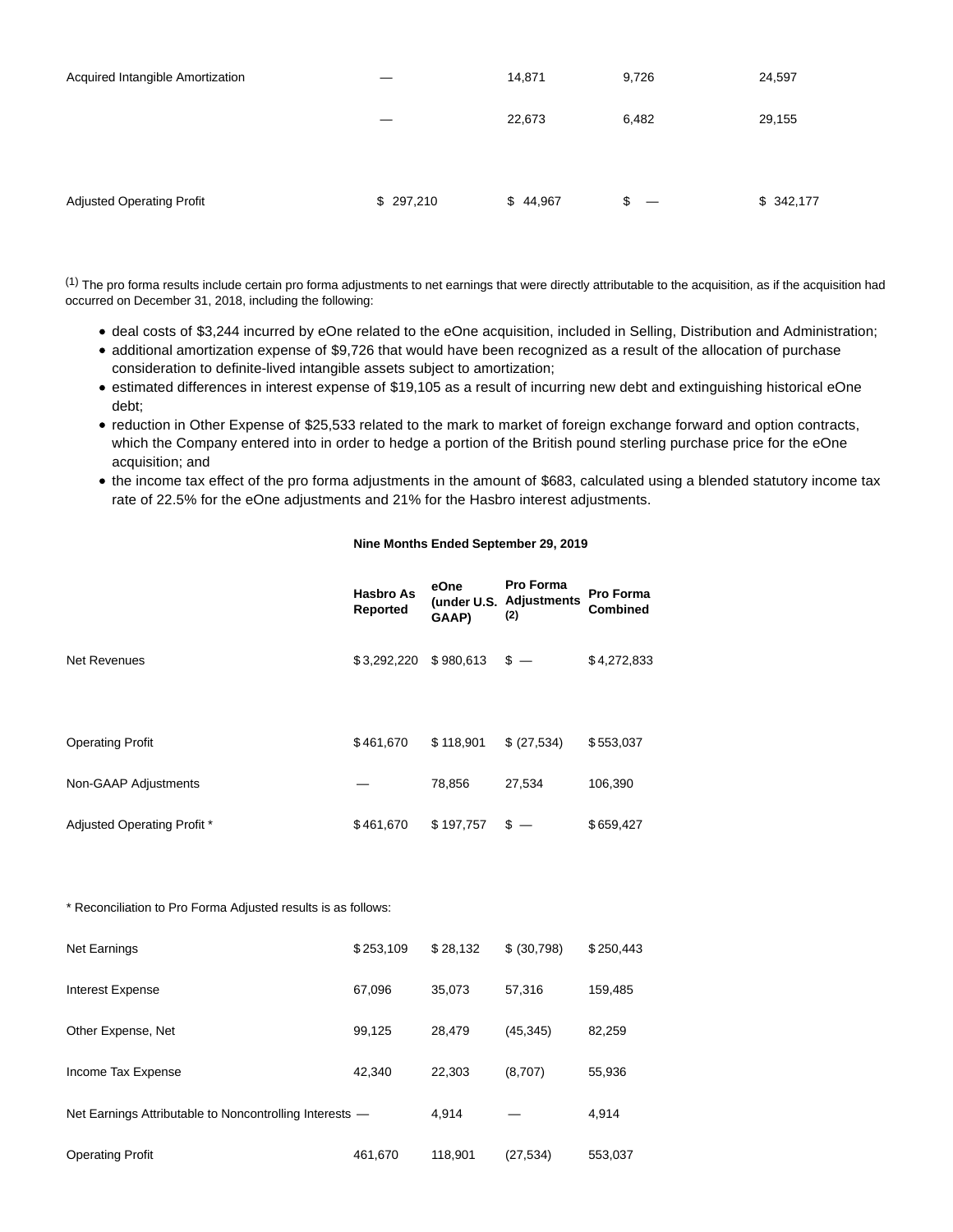## Non-GAAP Adjustments

#### eOne:

| Restructuring and Related Charges |           | 21,882    |         | 21,882    |
|-----------------------------------|-----------|-----------|---------|-----------|
| Acquisition Costs - eOne Deals    |           | 10,717    |         | 10,717    |
| <b>Hasbro Transaction Costs</b>   |           | 3,244     | (3,244) |           |
| Acquired Intangible Amortization  |           | 43,013    | 30,778  | 73,791    |
|                                   |           | 78,856    | 27,534  | 106,390   |
|                                   |           |           |         |           |
| <b>Adjusted Operating Profit</b>  | \$461,670 | \$197,757 | S       | \$659,427 |

 $(2)$  The pro forma results include certain pro forma adjustments to net earnings that were directly attributable to the acquisition, as if the acquisition had occurred on December 31, 2018, including the following:

- deal costs of \$3,244 incurred by eOne related to the eOne acquisition, included in Selling, Distribution and Administration;
- additional amortization expense of \$30,778 that would have been recognized as a result of the allocation of purchase consideration to definite-lived intangible assets subject to amortization;
- estimated differences in interest expense of \$57,316 as a result of incurring new debt and extinguishing historical eOne debt;
- total reduction in Other Expense of \$45,345, consisting of:
	- \$19,812 related to premiums paid by eOne in connection with the early redemption of its senior secured notes and the related write-off of unamortized deferred finance charges associated with the senior secured notes, and
	- \$25,533 related to the mark to market of foreign exchange forward and option contracts, which the Company entered into in order to hedge a portion of the British pound sterling purchase price for the eOne acquisition; and
- the income tax effect of the pro forma adjustments in the amount of \$8,707, calculated using a blended statutory income tax rate of 22.5% for the eOne adjustments and 21% for the Hasbro interest adjustments.

## **HASBRO, INC.**

#### **SUPPLEMENTAL FINANCIAL DATA**

#### **RECONCILIATION OF NON-GAAP FINANCIAL MEASURES**

#### **(Unaudited)**

(Thousands of Dollars and Shares, Except Per Share Data)

For comparability, the quarter and nine months ended September 29, 2019 includes the pro forma results for the eOne Segment. See "Reconciliation of 2019 As Reported to Pro Forma Results" for the pro forma and non-GAAP adjustments.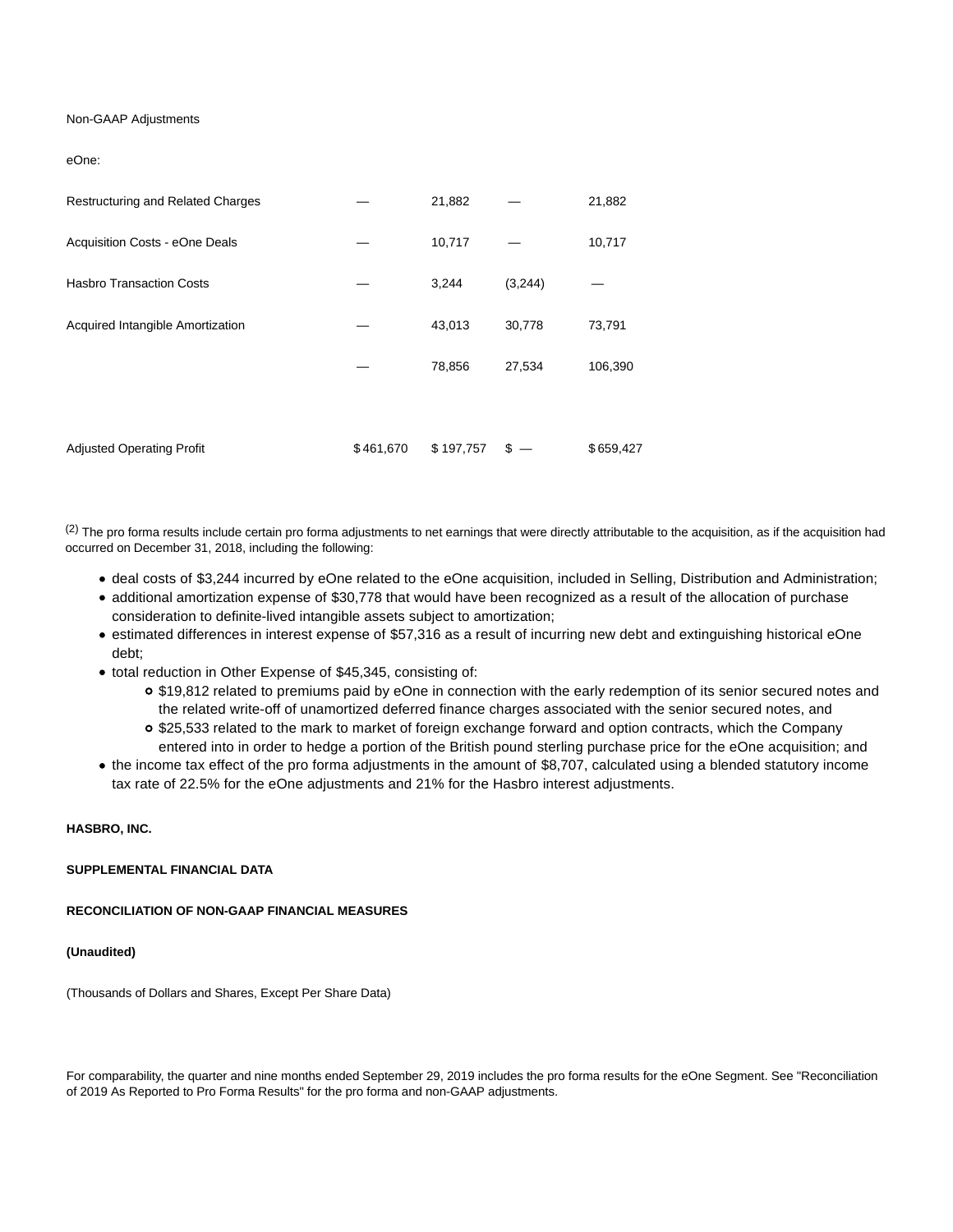### **Reconciliation of Net Earnings and Earnings per Share**

# **Quarter Ended**

| (all adjustments reported after-tax)                      | September 27, 2020 | Diluted Per Share Pro Forma<br>Amount | <b>September 29, 2019</b> | <b>Pro Forma Diluted</b><br>Per Share Amount (1) |
|-----------------------------------------------------------|--------------------|---------------------------------------|---------------------------|--------------------------------------------------|
| Net Earnings Attributable to Hasbro, Inc.                 | 220,898<br>\$      | \$<br>1.61                            | \$ 216,536                | \$<br>1.57                                       |
| <b>Acquisition and Related Costs</b>                      | 4,726              | 0.03                                  |                           |                                                  |
| Acquired Intangible Amortization                          | 19,637             | 0.14                                  | 19,063                    | 0.14                                             |
| UK Tax Reform $(2)$                                       | 13,680             | 0.10                                  |                           |                                                  |
| Pro Forma eOne Adjustments                                |                    |                                       | 3,532                     | 0.03                                             |
| Net Earnings Attributable to Hasbro, Inc., as<br>Adjusted | \$.<br>258,941     | 1.88<br>S                             | 239,131<br>\$.            | \$<br>1.74                                       |

#### **Nine Months Ended**

| (all adjustments reported after-tax)                      | September 27, 2020 | <b>Diluted</b><br>Per Share<br>Amount | Pro Forma<br>September 29, 2019 | Amount <sup>(1)</sup> | <b>Pro Forma Diluted Per Share</b> |
|-----------------------------------------------------------|--------------------|---------------------------------------|---------------------------------|-----------------------|------------------------------------|
| Net Earnings Attributable to Hasbro, Inc.                 | \$117,346          | \$<br>0.85                            | 250,443<br>\$                   | \$                    | 1.82                               |
| <b>Acquisition and Related Costs</b>                      | 140,691            | 1.02                                  |                                 |                       |                                    |
| Acquired Intangible Amortization                          | 57,471             | 0.42                                  | 57,188                          | 0.42                  |                                    |
| Severance                                                 | 10,125             | 0.07                                  |                                 |                       |                                    |
| UK Tax Reform $(2)$                                       | 13,680             | 0.10                                  |                                 |                       |                                    |
| Pro Forma eOne Adjustments                                |                    |                                       | 25,264                          | 0.18                  |                                    |
| Pension <sup>(3)</sup>                                    |                    |                                       | 85,852                          | 0.62                  |                                    |
| Net Earnings Attributable to Hasbro, Inc., as<br>Adjusted | \$<br>339,313      | \$<br>2.47                            | 418,747<br>\$                   | \$                    | 3.04                               |

(1) 2019 Pro Forma Diluted Per Share Amount is calculated using weighted average shares outstanding of 137,586 for the quarter and nine months ended September 29, 2019, which includes the pro forma impact of issuing shares associated with the financing of the eOne Acquisition.

 $(2)$  In the third quarter of 2020, the Company recorded income tax expense of \$13,680 as a result of revaluation of Hasbro's UK tax attributes in accordance with the Finance Act of 2020 enacted by the United Kingdom on July 22, 2020. Effective back to April 1, 2020, the new law maintains the corporate income tax rate at 19% instead of the planned reduction to 17% that was previously enacted in the UK Finance Act of 2016.

(3) In the second quarter of 2019, the Company recognized a non-cash charge of \$110,777 (\$85,852 after-tax) related to the settlement of its U.S. defined benefit pension plan.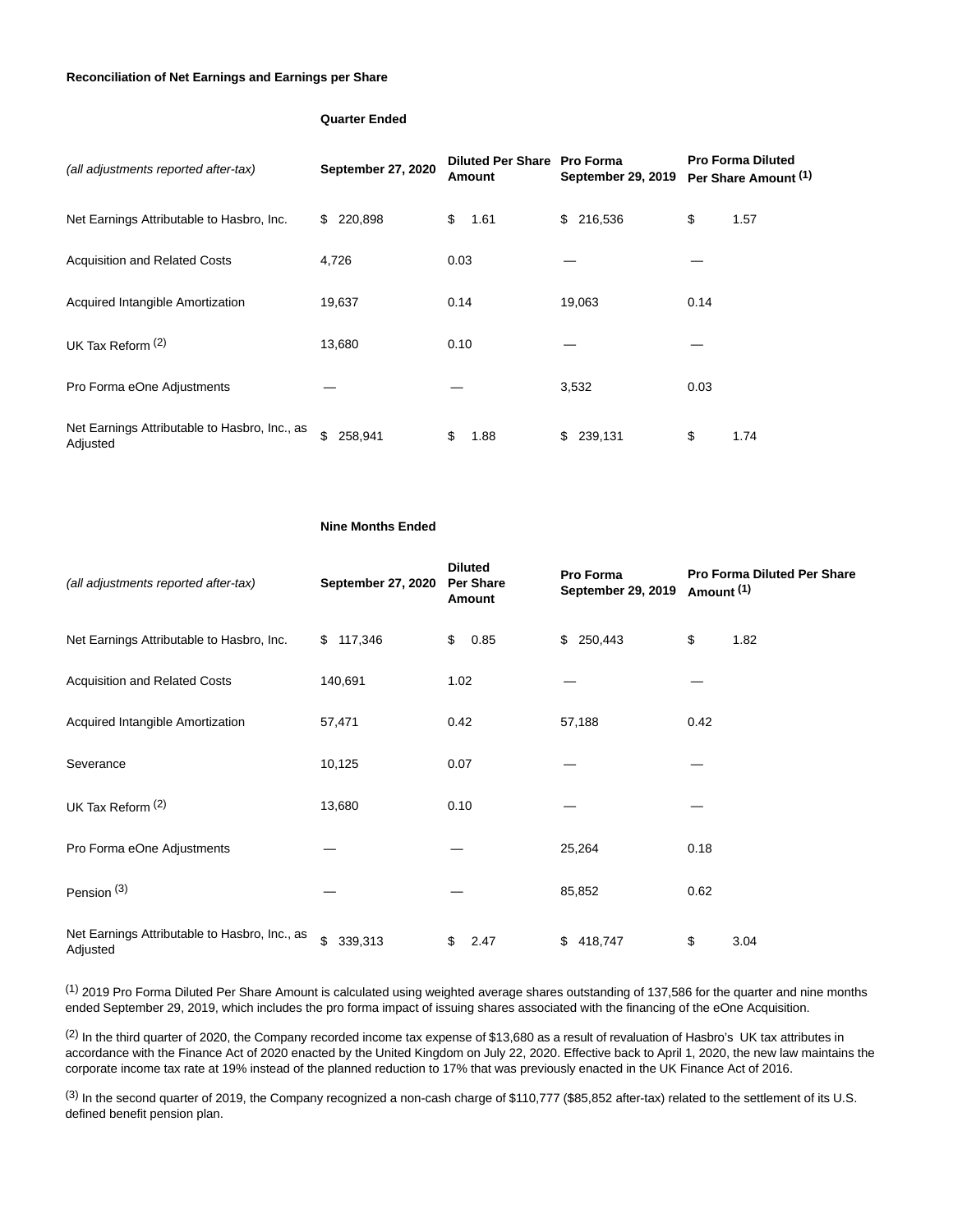### **Quarter Ended Quarter Ended September 29, 2019**

|                                                                   | September 27, Hasbro<br>2020 | <b>As Reported</b> | eOne<br>(under U.S.<br>GAAP) | Pro Forma<br>Adjustments (4) Combined | Pro Forma |
|-------------------------------------------------------------------|------------------------------|--------------------|------------------------------|---------------------------------------|-----------|
| Net Earnings Attributable to Hasbro, Inc.                         | \$220,898                    | \$212,949          | \$2,958                      | \$629                                 | \$216,536 |
| <b>Interest Expense</b>                                           | 49,400                       | 22,764             | 10,302                       | 19,105                                | 52,171    |
| Income Tax Expense                                                | 79,215                       | 46,797             | 4,025                        | (683)                                 | 50,139    |
| Net (Loss) Earnings Attributable to Noncontrolling Interests (915 |                              |                    | 2,322                        |                                       | 2,322     |
| Depreciation                                                      | 37,513                       | 38,608             | 2,667                        |                                       | 41,275    |
| Amortization of Intangibles                                       | 36,172                       | 11,814             | 14,871                       | 9,726                                 | 36,411    |
| <b>EBITDA</b>                                                     | \$422,283                    | \$332,932          | \$37,145                     | \$28,777                              | \$398,854 |
| Non-GAAP Adjustments                                              | 5,949                        | 25,533             | 7,802                        | (28, 777)                             | 4,558     |
| <b>Adjusted EBITDA</b>                                            | \$428,232                    | \$358,465          | \$44,947                     | \$                                    | \$403,412 |

**Ended Nine Months Ended September 29, 2019 September 27, Hasbro 2020 As Reported eOne (under U.S. GAAP) Pro Forma Adjustments (5) Combined Pro Forma** Net Earnings Attributable to Hasbro, Inc.  $$ 117,346$   $$ 253,109$   $$ 28,132$   $$ (30,798)$   $$ 250,443$ Interest Expense 153,702 67,096 35,073 57,316 159,485 Income Tax Expense 64,313 42,340 22,303 (8,707 ) 55,936 Net Earnings Attributable to Noncontrolling Interests  $1,929$  - 4,914 - 4,914 - 4,914 Depreciation 94,100 101,016 5,770 — 106,786 Amortization of Intangibles 109,236 107,685 35,445 43,013 30,778 109,236 EBITDA \$ 539,075 \$ 499,006 \$ 139,205 \$ 48,589 \$ 686,800 Non-GAAP Adjustments 177,547 136,310 55,655 (48,589 ) 143,376 Adjusted EBITDA \$ 716,622 \$ 635,316 \$ 194,860 \$ — \$ 830,176

**Nine Months**

(4) Pro Forma Adjustments for the quarter ended September 29, 2019 includes the mark to market of acquisition-related foreign exchange forward and option contracts of \$25,533 and deal costs of \$3,244, which are excluded from pro forma results, and also shown as Non-GAAP Adjustments within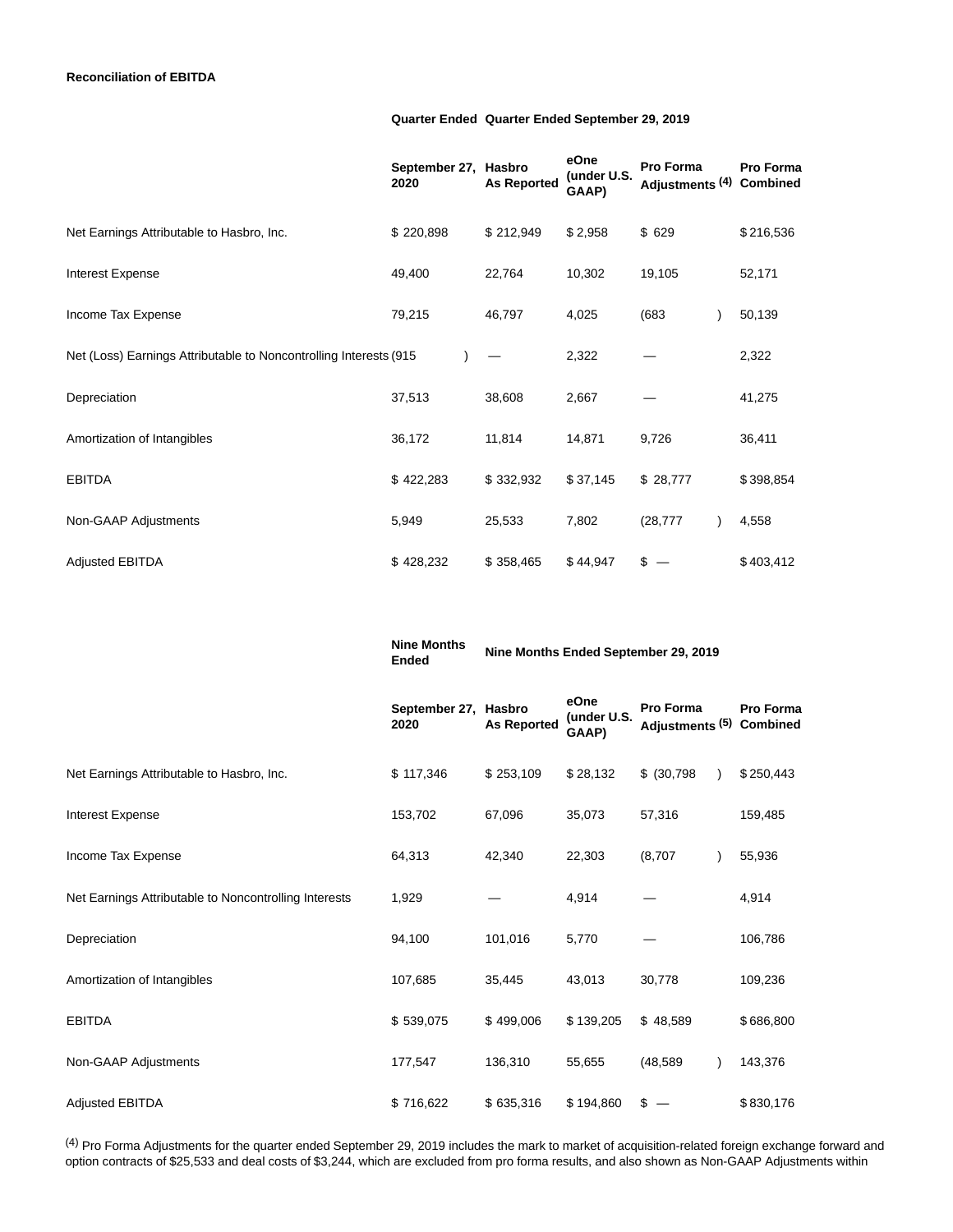Hasbro and eOne. The net impact to Pro Forma Adjusted EBITDA is zero.

(5) Pro Forma Adjustments for the nine months ended September 29, 2019 include debt refinancing costs of \$19,812, the mark to market of acquisition-related foreign exchange forward and option contracts of \$25,533, and deal costs of \$3,244, which are excluded from pro forma results, and also shown as Non-GAAP Adjustments within Hasbro and eOne. The net impact to Pro Forma Adjusted EBITDA is zero.

## **HASBRO, INC.**

#### **SUPPLEMENTAL FINANCIAL DATA**

# **eOne - FY2019 RESULTS OF OPERATIONS (REPORTED UNDER U.S. GAAP)**

# **(Unaudited)**

(Thousands of Dollars)

|                                                           |                      | <b>Quarter Ended</b>  |                            |                            |                                     |  |
|-----------------------------------------------------------|----------------------|-----------------------|----------------------------|----------------------------|-------------------------------------|--|
|                                                           | March 2019 June 2019 |                       | September December<br>2019 | 2019                       | December 2019                       |  |
| Net Revenues <sup>(1)</sup>                               | \$466,212            | \$231,091             | \$283,310                  | \$235,160                  | \$1,215,773                         |  |
| Costs and Expenses:                                       |                      |                       |                            |                            |                                     |  |
| Cost of Sales                                             | 14,141               | 17,053                | 11,497                     | 24,878                     | 67,569                              |  |
| Program Cost Amortization                                 | 160,857              | 64,527                | 92,662                     | 90,414                     | 408,460                             |  |
| Royalties                                                 | 81,147               | 55,865                | 49,533                     | 39,659                     | 226,204                             |  |
| Advertising                                               | 21,173               | 32,870                | 30,593                     | 37,241                     | 121,877                             |  |
| Amortization of Intangibles                               | 12,117               | 16,025                | 14,871                     | 16,552                     | 59,565                              |  |
| Selling, Distribution and Administration                  | 61,130               | 63,791                | 61,860                     | 92,996                     | 279,777                             |  |
| <b>Operating Profit (Loss)</b>                            | 115,647              | (19,040)<br>$\lambda$ | 22,294                     | (66, 580)<br>$\rightarrow$ | 52,321                              |  |
| Interest Expense                                          | 12,563               | 12,208                | 10,302                     | 10,772                     | 45,845                              |  |
| Other Expense (Income), Net                               | 4,556                | 21,236                | 2,687                      | (759<br>$\lambda$          | 27,720                              |  |
| Earnings (Loss) before Income Taxes                       | 98,528               | (52,484               | 9,305                      | (76, 593)<br>$\lambda$     | (21, 244)<br>$\mathcal{C}^{\prime}$ |  |
| Income Tax Expense (Benefit)                              | 21,632               | (3, 354)              | 4,025                      | (26, 815)<br>$\lambda$     | (4, 512)<br>$\mathcal{C}^{\prime}$  |  |
| Net Earnings (Loss)                                       | 76,896               | (49, 130)             | 5,280                      | (49, 778)<br>$\rightarrow$ | (16, 732)<br>$\mathcal{C}^{\prime}$ |  |
| Net Income Attributable to Noncontrolling Interests 2,190 |                      | 402                   | 2,322                      | 488                        | 5,402                               |  |
| Net Earnings (Loss) Attributable to eOne                  | \$74,706             | \$(49,532)            | \$2,958                    | \$ (50, 266)               | \$ (22, 134)<br>$\mathcal{E}$       |  |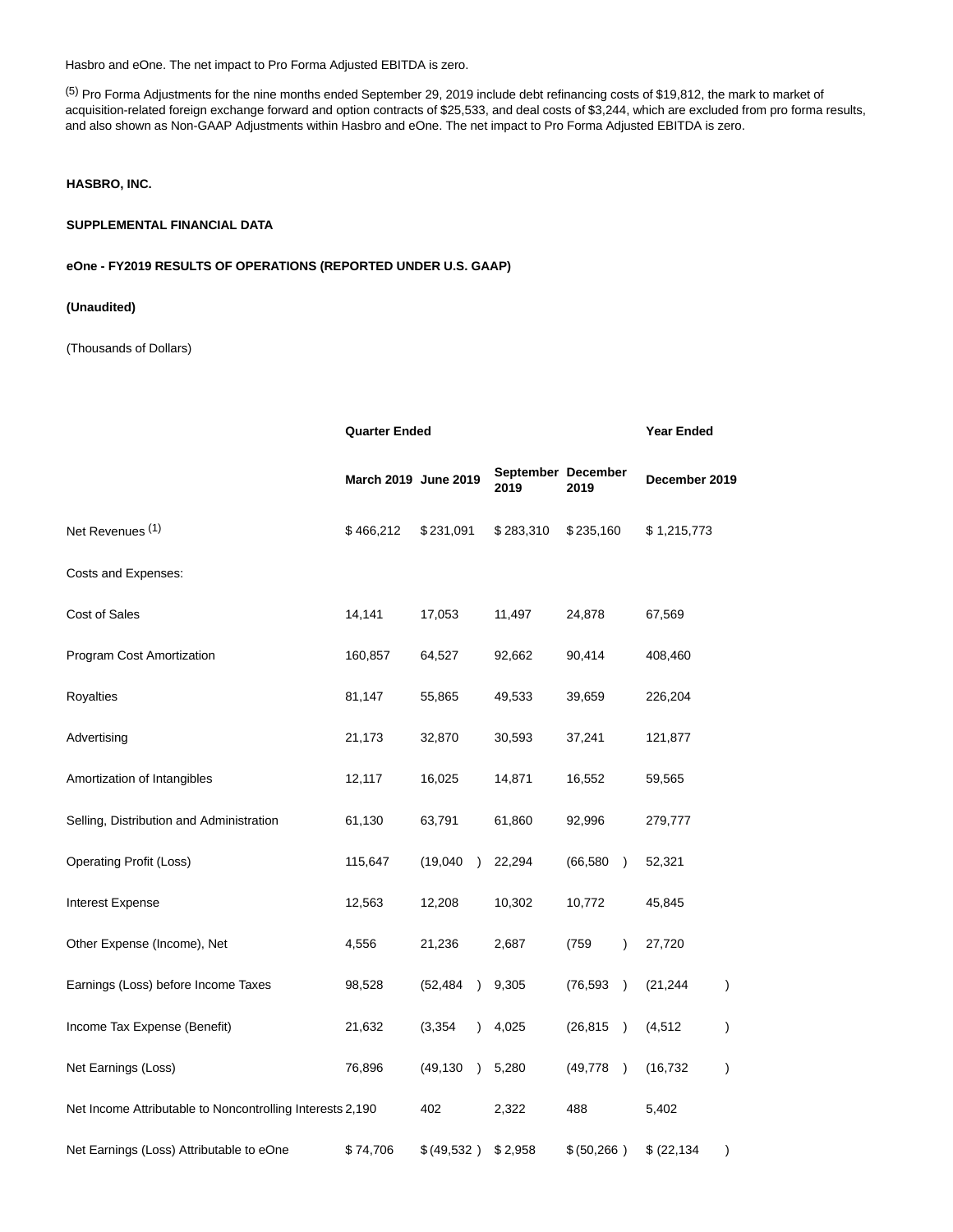The eOne financial results above include certain charges that would have been excluded to calculate Adjusted results, as historically reported by eOne. Those charges are outlined below for each quarter in fiscal year 2019.

# **Non-GAAP Adjustments**

|                                          | <b>Quarter Ended</b> |          |                            |          | <b>Year Ended</b>       |  |
|------------------------------------------|----------------------|----------|----------------------------|----------|-------------------------|--|
|                                          | March 2019 June 2019 |          | September December<br>2019 | 2019     | <b>December</b><br>2019 |  |
| Restructuring and Related Charges        | \$11,275             | \$7,373  | \$3,234                    | \$11,526 | \$33,408                |  |
| Acquisition Costs - eOne Deals           | 729                  | 8,664    | 1,324                      | 458      | 11,175                  |  |
| <b>Hasbro Transaction Costs</b>          |                      |          | 3,244                      | 3,245    | 6,489                   |  |
| Selling, Distribution and Administration | 12,004               | 16,037   | 7,802                      | 15,229   | 51,072                  |  |
|                                          |                      |          |                            |          |                         |  |
| Debt Refinancing Costs                   |                      | 19,812   |                            |          | 19,812                  |  |
| Other Expense (Income), Net              |                      | 19,812   |                            |          | 19,812                  |  |
|                                          |                      |          |                            |          |                         |  |
| Total                                    | \$12,004             | \$35,849 | \$7,802                    | \$15,229 | \$70,884                |  |

(1) eOne Net Revenues by category are as follows:

|                      | <b>Quarter Ended</b> |           |                            |           | <b>Year Ended</b>       |
|----------------------|----------------------|-----------|----------------------------|-----------|-------------------------|
|                      | March 2019 June 2019 |           | September December<br>2019 | 2019      | <b>December</b><br>2019 |
| Film and TV          | \$387.611            | \$160,270 | \$199,949                  | \$140.581 | \$888,411               |
| <b>Family Brands</b> | 56.612               | 41.228    | 53.828                     | 58.677    | 210.345                 |
| Music and Other      | 21.989               | 29.593    | 29.533                     | 35.902    | 117,017                 |
| Total                | \$466.212            | \$231.091 | \$283.310                  | \$235,160 | \$1,215,773             |

View source version on [businesswire.com:](http://businesswire.com/)<https://www.businesswire.com/news/home/20201026005435/en/>

Investor Contact: Debbie Hancock | Hasbro, Inc. | (401) 727-5401 [| debbie.hancock@hasbro.com](mailto:debbie.hancock@hasbro.com)